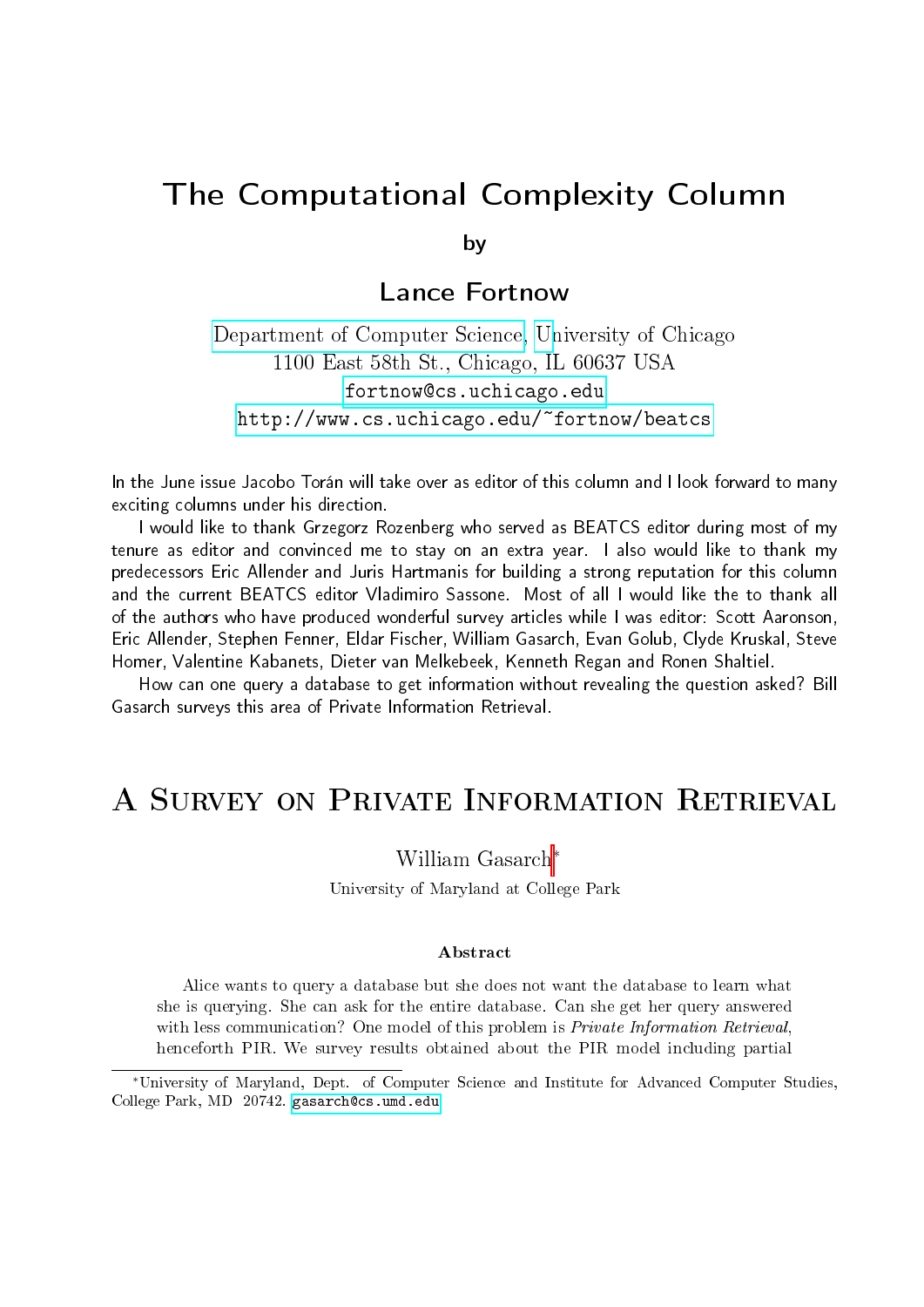answers to the following questions. (1) What if there are  $k$  non-communicating copies of the database but they are computationally unbounded? (2) What if there is only one copy of the database and it is computationally bounded?

## 1 Introduction

Consider the following scenario. Alice wants to obtain information from a database but does not want the database to learn which information she wanted. One solution is for Alice to ask for the entire database. Can she obtain what she wants with less communication?

The earliest references for problems of this sort are Rivest et al. [\[55\]](#page-30-0), Blakely [\[15\]](#page-28-0) and Feigenbaum [\[30\]](#page-28-1). The model in [30] was refined by Abadi et al. [\[1\]](#page-27-0). This refined model was the basis for several later papers [\[7,](#page-27-1) [6\]](#page-27-2).

We will consider a later formulation by Chor et al. [\[23\]](#page-28-2). We model a database as  $(1)$  an nbit string  $x = x_1x_2 \cdots x_n$ , together with (2) a computational agent that can do computations based on both x and queries made to it. Alice wants to obtain  $x_i$  such that the database does not learn  $i$ . Actually Alice wants more than that-she wants the database to have absolutely no hint as to what i is. For example, if the database knows that  $i \neq 98$  then Alice will be unhappy. Alice can achieve this level of privacy by asking for all  $n$  bits. Can she obtain  $x_i$  with complete privacy by a scheme that uses fewer than n bits of communication? We assume that the database knows Alice's scheme and can simulate it. This question has several answers.

- 1. If Alice uses a deterministic scheme then  $n$  bits are required. (This is folklore.) This holds even if there are several non-communicating copies of the database. Hence, for the rest of the paper, we assume Alice can flip coins. Despite this, we will require that she always obtains the correct answer.
- 2. If the database has unlimited computational power and there is only one copy of the database then *n* bits are required [\[23\]](#page-28-2).
- 3. Let  $k \geq 2$ . Assume there are k non-communicating copies of the database. We also assume that the databases have unlimited computational power. The following are known.
	- (a) Chor et al. [\[23\]](#page-28-2) have a scheme that uses  $O((k \lg k) n^{1/\lg k})$  bits.
	- (b) Chor et al. [\[23\]](#page-28-2) have a scheme that probably uses  $O((k \lg k) n^{1/(\lg k + \lg \lg k)})$  bits. (The status of the number of bits depends on some open problems in coding theory.)
	- (c) Chor et al. [\[22\]](#page-28-3) have a scheme that uses  $O((k^2 \log k) n^{1/k})$  bits.
	- (d) Ambainis [\[2\]](#page-27-3) have a scheme that uses  $O(2^{k^2}n^{1/(2k-1)})$  bits.
	- (e) Ishai and Kushilevitz [\[40,](#page-29-0) [10\]](#page-27-4) have a scheme that uses  $O(k^3 n^{1/(2k-1)})$  bits.
	- (f) Beimel et al. [\[12\]](#page-27-5) have a scheme that uses  $n^{O(\lg\lg k/k\lg k)}$  bits.

The last result is currently the best known even for small  $k$  (see Table 1).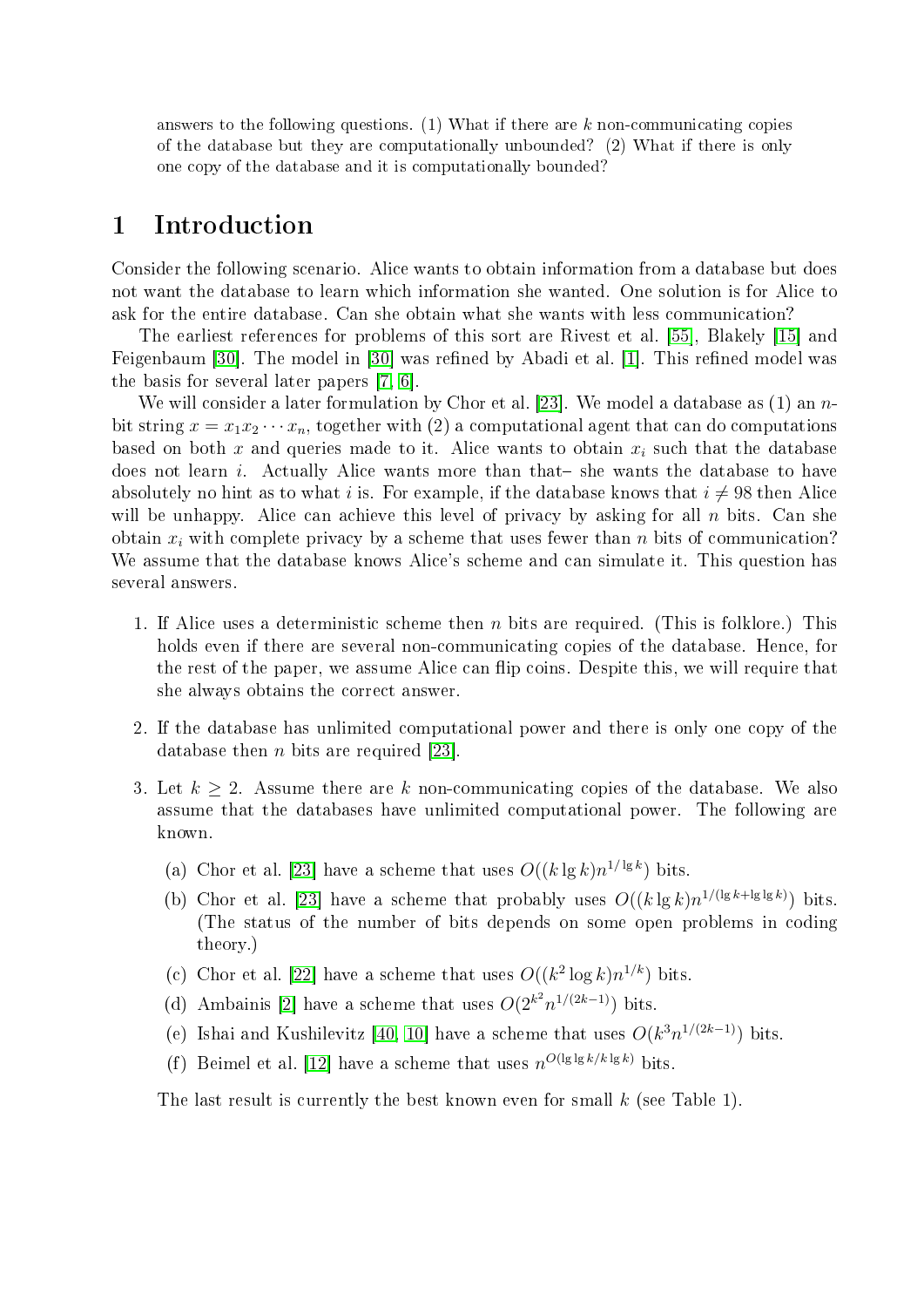- 4. Chor and Gilboa [\[19\]](#page-28-4) show that if there exists one-way functions then there exists a scheme that uses two copies of the database and  $O(n^{\epsilon})$  bits where  $\epsilon$  can be taken arbitrarily small.
- 5. Kushilevitz and Ostrovsky [\[47\]](#page-29-1) show that if the database cannot solve the Quadratic Residue problem (QR problem) then there is 1-DB scheme that uses  $O(n^{\epsilon})$  bits, where  $\epsilon$  can be taken arbitrarily small.
- 6. Cachin et al. [\[17\]](#page-28-5) show that if the database cannot solve the  $\phi$ -hiding problem then there is a 1-DB probabilistic scheme that uses  $O((\lg n)^a)$  bits. where a depends on how hard the  $\phi$ -hiding problem is. (The  $\phi$ -hiding problem was first defined in [\[17\]](#page-28-5).)
- 7. Kushilevitz and Ostrovsky [\[48\]](#page-29-2) show that if there exist one-way permutations with a trapdoor then there is a 1-DB scheme that uses  $n - o(n)$ -bits.
- 8. Beimel et al. [\[11\]](#page-27-6) showed that
- 9. Di-Crescenzo et al. [\[29\]](#page-28-6) showed that if there is a sublinear 1-DB scheme then there exist an oblivious transfer protocol.

Asonov [\[3\]](#page-27-7) has a short survey of PIR results. Lin [\[49\]](#page-30-1) has a survey of some of the information-theoretic results, complete with many examples. Castner [\[18\]](#page-28-7) has a survey of some of the schemes based on number theory, complete with many examples. By the time you read this I will have a website of PIR papers at www.cs.umd.edu/˜gasarch. In addition I will have an extended version of this paper, with more proofs added, at www.eccc.unitier.de/eccc/ in 2004.

To limit the survey the following topics are omitted.

- 1. Locally Decodable Codes [\[27,](#page-28-8) [43,](#page-29-3) [44\]](#page-29-4).
- 2. PIR's that are allowed to make errors but with low probability [\[43,](#page-29-3) [44\]](#page-29-4).
- 3. Quantum PIR's [\[44\]](#page-29-4).
- 4. Attempts to make PIR practical [\[4,](#page-27-8) [45\]](#page-29-5) in the real-real world.
- 5. The connection between current PIR work and some of the older papers on the same theme such as  $[1, 7, 6]$  $[1, 7, 6]$  $[1, 7, 6]$ .

Notation 1.1. Throughout this paper we assume that  $\lg$  is  $\log_2$  and returns an integer.

# 2 Definitions

The following definition is due to Chor et al. [\[23\]](#page-28-2). We present them informally.

**Definition 2.1.** [\[23\]](#page-28-2) A 1-round k-DB Information Retrieval Scheme with  $x \in \{0,1\}^n$  and k databases has the following form.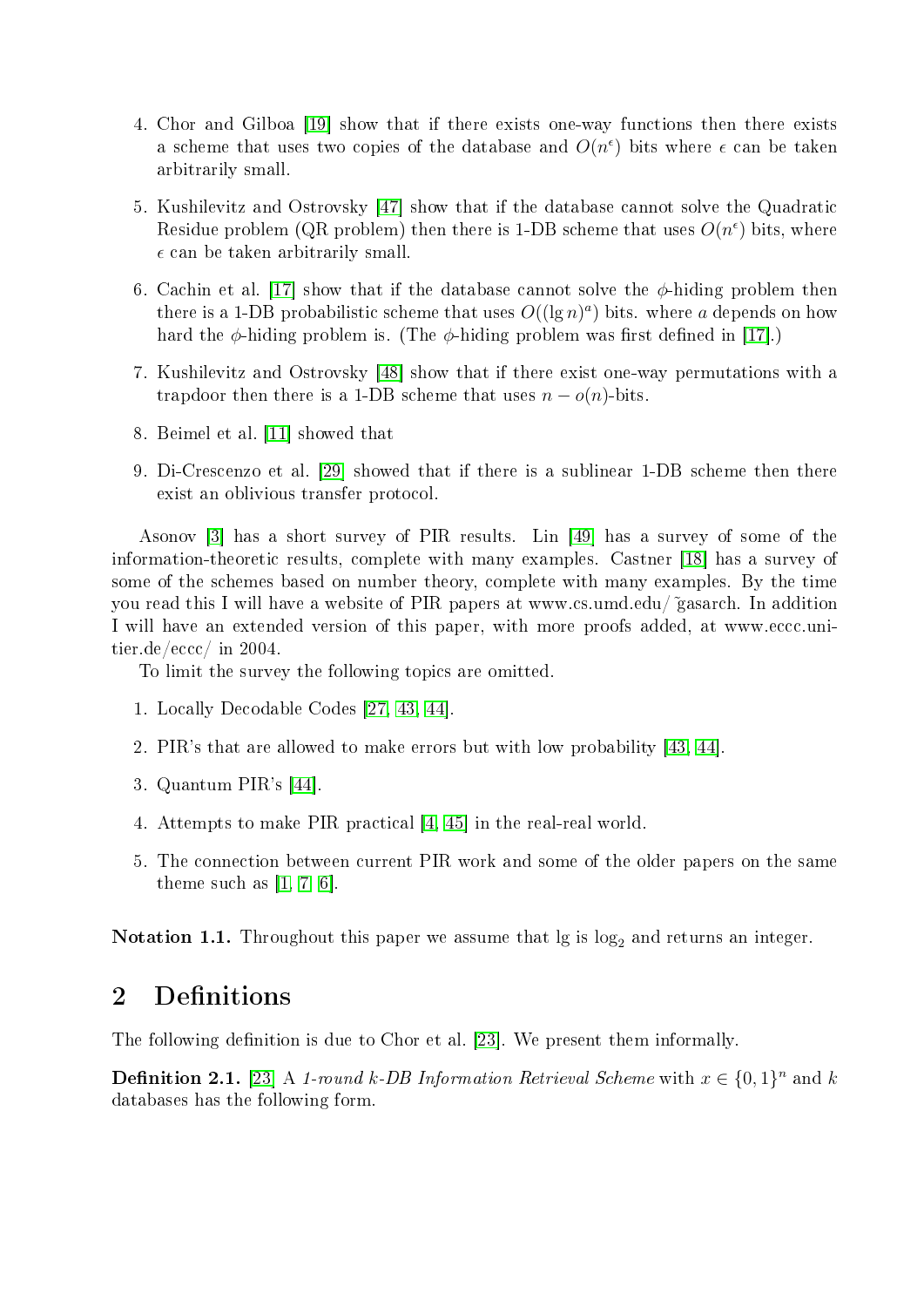- 1. Alice wants to know  $x_i$ . There are k copies of the database which all have  $x = x_1 \cdots x_n$ . The DB's do not communicate with each other.
- 2. Alice flips coins and, based on the coin flips and i, computes (query) strings  $q_1, \ldots, q_k$ . Alice sends  $q_j$  to database  $DB_j$ .
- 3. For all  $j, 1 \leq j \leq k$ ,  $DB_j$  sends back a (answer) string  $ANS_j(q_j)$ .
- 4. Using the value of i, the coin flips, and the  $ANS_j(q_j)$ , Alice computes  $x_i$ .

The *complexity* of the above PIR scheme is  $\sum_{j=1}^{k} |q_j| + |ANS_j(q_j)|$ .

We define two types of privacy.

**Definition 2.2.** [\[23\]](#page-28-2) A 1-round k-DB Private Information Retrieval Scheme with  $x \in \{0,1\}^n$ and k databases is an information retrieval scheme such that, after the query is made and answered, the database does not have any information about what i is. The database is assumed to be computationally unbounded. Hence we need to ensure that the database does not have enough *information* to figure out anything about i. For these PIR schemes we will need multiple copies of the database.

**Definition 2.3.** [\[19\]](#page-28-4) A 1-round k-DB Computationally Private Information Retrieval Scheme with  $x \in \{0,1\}^n$  and k databases is an information retrieval scheme such that, assuming some limitations on what the database can compute, after the query is made and answered, the database does not have any information about what  $i$  is. Hence we need to ensure that computing anything about i is beyond the computational limits of the database.

The definition is only for 1-round PIR schemes. This can be modified to allow more rounds; however, no PIR scheme in the literature needs more than 1-round. (Some variants of the PIR problem need multirounds- see Section [6.2.](#page-16-0))

### <span id="page-3-1"></span>3 Information Theoretic PIR

Assume you have  $k \geq 2$  copies of the database. Then there are PIR schemes of complexity  $<< n$  which achieve complete information theoretic security. In this section we examine several of these PIR schemes. For a summary of the known results see Table 1. The last row of the table is the best known PIR scheme.

## 3.1 A k-DB,  $O(kn^{1/\lg k})$ -bit PIR Scheme

The PIR schemes in this section are from Chor et al. [\[23\]](#page-28-2).

**Definition 3.1.** If  $\sigma$  is a string and  $i \leq |\sigma|$  then  $\sigma \oplus i$  is the string  $\sigma$  with the *i*th bit flipped.

<span id="page-3-0"></span>**Theorem 3.2.** [\[23\]](#page-28-2) For all  $k \in \mathbb{N}$  there is a  $k$ -DB,  $O((k \lg k)n^{1/\lg k})$ -bit PIR scheme.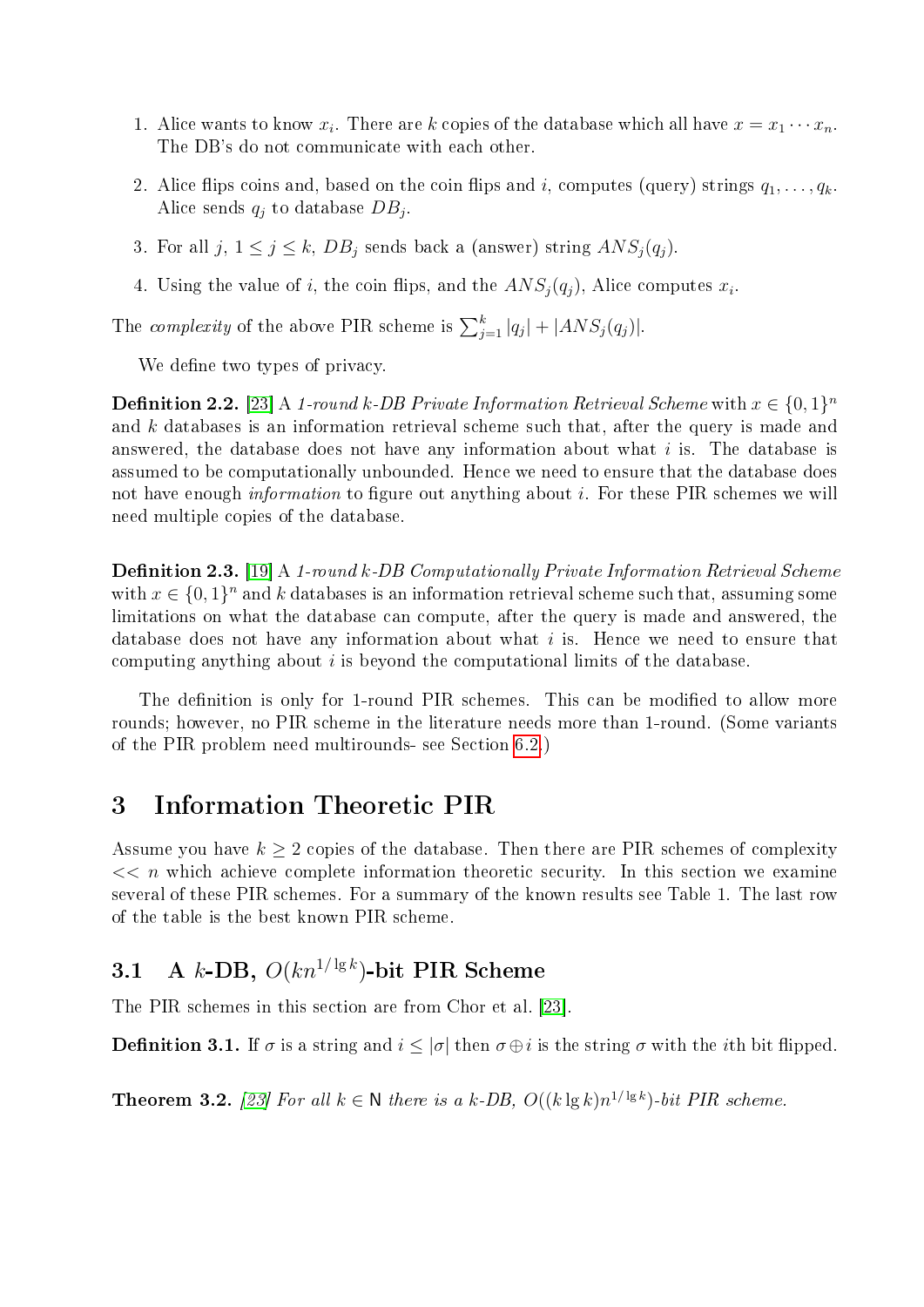| <b>Tools</b> | Th     | Ref                          | 2 <sub>D</sub> B | 3 <sub>D</sub> B | 4 DB         | $k$ DB                                  |
|--------------|--------|------------------------------|------------------|------------------|--------------|-----------------------------------------|
| $kth$ root   | Th 3.2 | [23]                         | no PIR           | no PIR           | $n^{1/2}$    | $k \cdot n^{1/\lg k}$                   |
| Cov. Codes   | Th 3.3 | [23]                         | $n^{1/3}$        | no PIR           | $n^{1/4}$    | $(k \lg k) n^{1/(\lg k + \lg \lg k)}$ ? |
| poly inter.  |        | $\left[ 22\right]$           | $n^{1/2}$        | $n^{1/3}$        | $n^{1/4}$    | $(k^2 \log k)n^{1/k}$                   |
| Rec          | Th 3.7 | $\left\lceil 2 \right\rceil$ | $n^{1/3}$        | $n^{1/5}$        | $n^{1/7}$    | $2^{k^2}n^{1/(2k-1)}$                   |
| Linear Alg   |        | 41                           | $n^{1/3}$        | $n^{1/5}$        | $n^{1/7}$    | $k!n^{1/(2k-1)}$                        |
| Linear Alg   |        | [40, 10]                     | $n^{1/3}$        | $n^{1/5}$        | $n^{1/7}$    | $k^3n^{\frac{1}{(2k-1)}}$               |
| poly-heavy   |        | $\left\lceil 12\right\rceil$ | $n^{1/3}$        | $n^{1/5.25}$     | $n^{1/7.87}$ | $n^{O(\lg\lg k/k\lg k)}$                |

| Table 1: Summary of Information Theoretic Schemes, up to a constant factor. |  |  |  |  |  |  |  |  |  |  |  |
|-----------------------------------------------------------------------------|--|--|--|--|--|--|--|--|--|--|--|
|-----------------------------------------------------------------------------|--|--|--|--|--|--|--|--|--|--|--|

KEY IDEA: View the database as a  $\sqrt{n}$   $\times$ √  $\overline{n}$  bit array and use properties of  $\oplus.$ 

*Proof.* We do the  $k = 4$  case and leave the generalization to the reader. Each index of the database is represented as an ordered pair  $(i_1, i_2),$  where  $i_1$  and  $i_2$  are written in base  $\lceil \sqrt{n} \rceil.$ The databases are labeled  $DB_{00}$ ,  $DB_{01}$ ,  $DB_{10}$  and  $DB_{11}$ .

#### 4-DB,  $O(\sqrt{n})$ -bit, Information Theoretic PIR Scheme

- 1. Alice wants to know bit  $x_{i_1,i_2}$ .
- 2. Alice generates  $\sigma, \tau \in \{0, 1\}^{\sqrt{n}}$ .
- 3. Alice then generates two additional  $\sqrt{n}$  bits strings from the first two strings:  $\sigma'=\sigma\oplus i_1$ and  $\tau' = \tau \oplus i_2$ .
- 4. Alice sends two strings to each database.  $DB_{00}$  receives  $\sigma, \tau$ .  $DB_{01}$  receives  $\sigma$  and  $\tau'$ . DB<sub>10</sub> receives  $\sigma'$  and  $\tau$ . DB<sub>11</sub> receives  $\sigma'$  and  $\tau'$ .
- 5.  $D_{00}$  sends  $\oplus_{\sigma(j_1)=1,\tau(j_2)=1}x_{j_1,j_2}$ .  $D_{01}$  sends  $\oplus_{\sigma(j_1)=1,\tau'(j_2)=1}x_{j_1,j_2}$ .  $D_{10}$  sends  $\oplus_{\sigma'(j_1)=1,\tau(j_2)=1}x_{j_1,j_2}$ .  $D_{11}$  sends  $\oplus_{\sigma'(j_1)=1,\tau'(j_2)=1}x_{j_1,j_2}$ .
- 6. Alice XORs the four bits. Since  $x_{i_1,i_2}$  is the only bit that appeared an odd number of times, the result is  $x_{i_1,i_2}$ .

Note that the number of bits sent is 8 √  $\overline{n}+4.$ 

# <span id="page-4-1"></span>3.2 A k-DB,  $O((k \lg k) n^{1/\lg k + \lg \lg k})$ (?)-bit PIR Scheme

The PIR schemes in this section are from Chor et al. [\[23\]](#page-28-2). We show a 2-DB  $O(n^{1/3})$ -bit PIR scheme, which contains most of the ideas. We will then sketch a k-DB case, which is similar but whose bit complexity depends on open questions involving covering sets.

In the PIR scheme from Theorem [3.2,](#page-3-0) Alice sends many more bits than the database sends. By making the databases send a comparable number of bits as Alice, the total number of bits communicated between Alice and the databases can be reduced.

<span id="page-4-0"></span>**Theorem 3.3.** [\[23\]](#page-28-2) There is a a 2-DB  $O(n^{1/3})$ -bit PIR scheme.

 $\Box$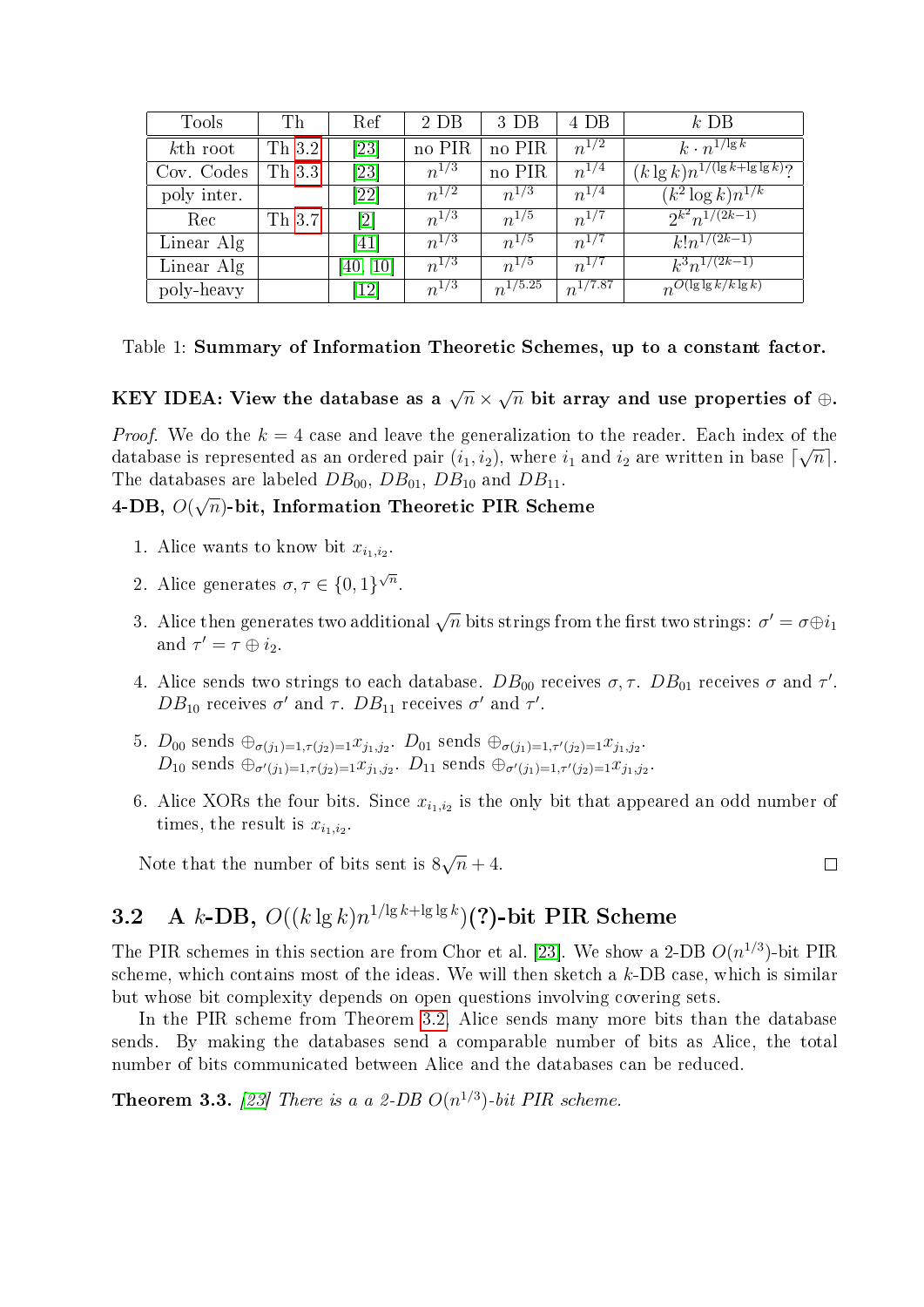#### KEY IDEA: Two databases can do the work of eight. Covering codes help to organize who does what.

*Proof.* By the  $n = 8$  case of Theorem [3.2](#page-3-0) there is an 8-DB  $O(n^{1/3})$ -bit PIR scheme. We can decrease the number of databases from eight to two by having two databases simulate the work of eight databases. In particular,  $DB_A$  simulates  $DB_{000}$ ,  $DB_{001}$ ,  $DB_{010}$ ,  $DB_{100}$ ; and  $DB_B$  simulates  $DB_{111}$ ,  $DB_{011}$ ,  $DB_{101}$  and  $DB_{110}$ . The simulation is designed so that  $DB_A$  $(DB_B)$  simulates databases whose 3-bit labels are of Hamming distance  $\leq 1$  from 000 (111). 2-DB,  $O(n^{1/3})$ , Information-Theoretic PIR Scheme

- 1. Alice views the database as a  $n^{1/3} \times n^{1/3} \times n^{1/3}$  grid. Alice wants  $x_{i_1,i_2,i_3}$ . The database is x.
- 2. Alice generates  $\sigma, \tau, \eta \in \{0,1\}^{n^{1/3}}$  and creates  $\sigma' = \sigma \oplus i_1, \tau' = \tau \oplus i_2, \eta' = \eta' \oplus i_3$ .
- 3. Alice sends  $\sigma, \tau, \eta$  to  $DB_A$ . Clearly  $DB_A$  can simulate  $DB_{000}$  (from the original PIR scheme) and send back the needed single bit. Consider what  $DB_A$  must do to simulate DB<sub>100</sub>. DB<sub>A</sub> knows that  $DB_{100}$  would have received the following strings:  $\sigma', \tau, \eta$ .  $DB_A$  already has two of the three strings that  $DB_{100}$  has (namely,  $\tau$ ,  $\eta$ ) but does not have  $\sigma'$ ; however, it knows that  $\sigma'$  and  $\sigma$  (which it does have) differ by only one bit. DB<sub>A</sub> can create and use all  $n^{1/3}$  possible values of  $\sigma'$ . Specifically, DB<sub>A</sub> generates  $\sigma \oplus i$  for  $0 \leq i < n^{1/3}$ . Each of the strings generated is a candidate for  $\sigma'$ . For each candidate  $DB_A$  simulates what  $DB_{100}$  would have done. Note that there are  $O(n^{1/3})$ candidates for  $\sigma'$  and each one leads to a 1-bit answer. Hence  $DB_A$  sends  $O(n^{1/3})$  bits to simulate  $DB_{100}$ . Similarly, it can simulate  $DB_{010}$  and  $DB_{001}$ . The total number of bits sent back is  $3n^{1/3} + 1$ .
- 4. Alice sends  $\sigma', \tau', \eta'$  to  $DB_B$ . Similar to the last step,  $DB_B$  simulates  $DB_{111}$ ,  $DB_{110}$ ,  $DB_{101}$ , and  $DB_{011}$ .
- 5. Alice XOR's the relevant bits. That is, she ignores all of the bits send back except those corresponding to  $\{\sigma, \tau, \eta\}$ ,  $\{\sigma, \tau, \eta'\}$ ,  $\{\sigma, \tau', \eta\}$ ,  $\{\sigma', \tau, \eta\}$ , (which  $DB_A$  sends back) and  $\{\sigma', \tau', \eta'\}, \{\sigma, \tau', \eta'\}, \{\sigma', \tau, \eta'\}, \{\sigma', \tau', \eta\}, \text{ (which } DB_B \text{ sends back)}.$

Alice sends  $6n^{1/3}$  bits and each database sends back  $3n^{1/3}+1$  bits, for a total of  $12n^{1/3}+2$ bits.  $\Box$ 

Note 3.4. Itoh [\[41\]](#page-29-6) presents a slightly different PIR scheme yields  $12n^{1/3}$ . Beimel and Ishai [\[9,](#page-27-9) [10\]](#page-27-4) use a different approach which yields  $7.27n^{1/3}$ . Improving this constant may be important in that the techniques employed may lead to a PIR scheme that uses  $<< n^{1/3}$ bits.

The key to Theorem [3.3](#page-4-0) is that we took an 8-DB,  $O(n^{1/3})$ -bit database and got two databases to do the work of eight since there are two vectors  $\vec{v}_1, \vec{v}_2 \in \{0, 1\}^3$  that cover  $\{0,1\}^3$  in that every  $\vec{v}$  is at most one bit away from either  $\vec{v}_1$  or  $\vec{v}_2$ . This is called a *covering* set. >From Theorem [3.2](#page-3-0) we know there is a  $2^d$ -DB,  $O(n^{1/d})$ -bit PIR scheme. If we can find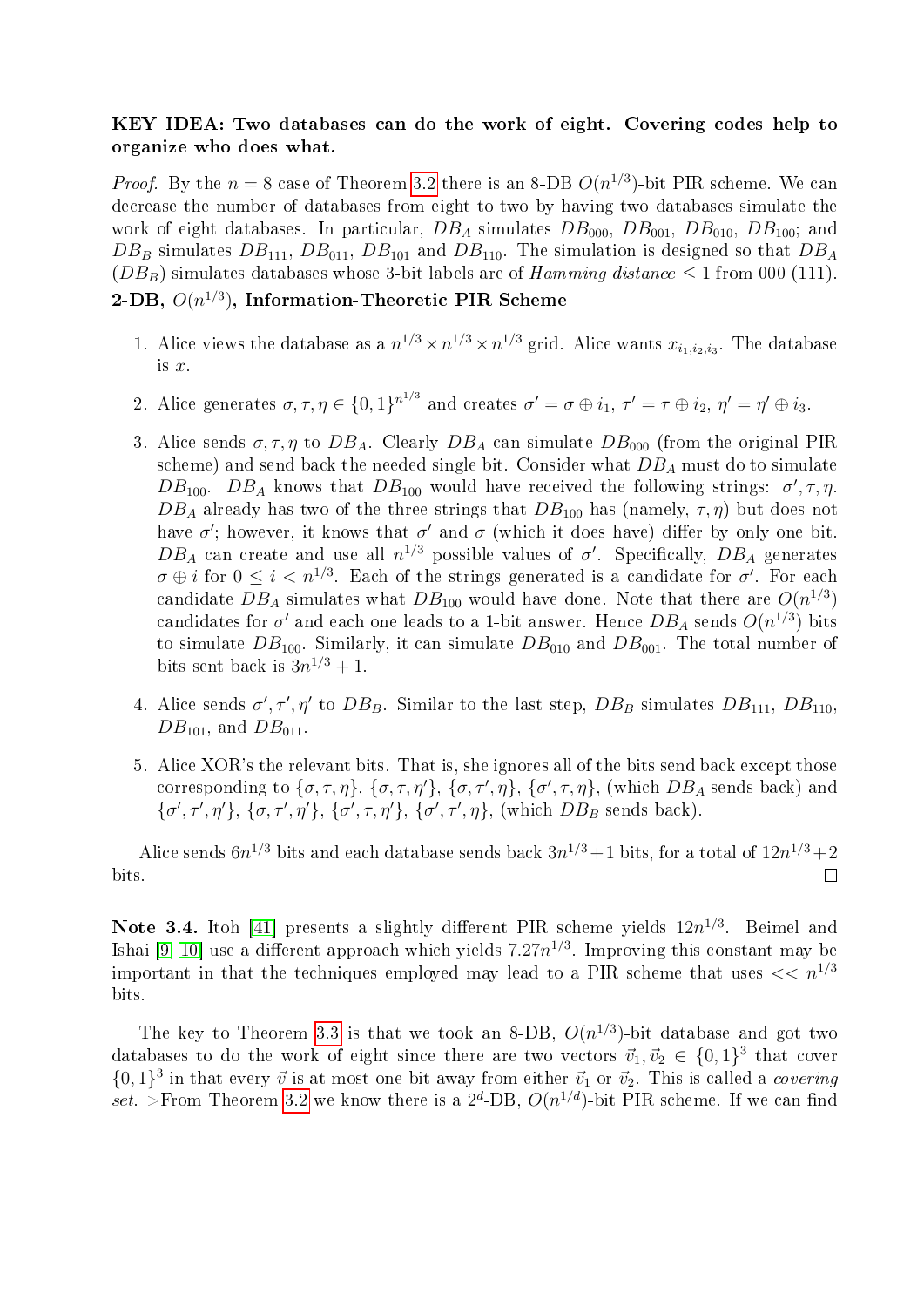k vectors that cover  $\{0,1\}^d$  then we can generalize the PIR scheme from the above theorem. The problem is that the status of  $k$ , called the problem of covering numbers, is not resolved (see [\[24,](#page-28-9) [25,](#page-28-10) [37,](#page-29-7) [58\]](#page-30-2)). Even so, we have the following theorem and speculation.

#### Theorem 3.5. [\[23\]](#page-28-2)

- 1. Assume there are k vectors in  $\{0,1\}^d$  that cover  $\{0,1\}^d$ . Then there is a k-DB,  $O(n^{1/d})$ bit PIR scheme.
- 2. There is a  $\angle$ -DB,  $O(n^{1/4})$ -bit PIR scheme.
- 3. This technique can lead to, at best, a k-DB,  $O(k \lg k) n^{1/(\lg k + \lg \lg k)}$  bit PIR scheme.

#### Proof sketch:

- 1) This is similar to the proof of Theorem [3.3](#page-4-0)
- 2) This follows from part a using the vectors {0000, 1000, 0111, 1111}
- 3) This follows from the *volume bound* of Gallager [\[32\]](#page-29-8), though it is not hard to prove.  $\Box$

We tend to think that the lower bound on covering sets is equal to the upper bound; hence, we think there is a k-DB,  $O(k \lg k) n^{1/(lg k + \lg \lg k)}$ -bit PIR scheme. However, this is unknown as of this time. It is also not important for PIR since, as we will see in the next section, there exist much better PIR schemes.

# 3.3 A k-DB  $O(2^{k^2}n^{1/2k-1})$ -bit PIR Scheme

The PIR scheme in this section is by Ambainis [\[2\]](#page-27-3). The main new idea is to use recursion; however, to set up the recursion we need a lopsided protocol.

**Lemma 3.6.**  $[2]$  There is a 2-DB PIR scheme where the following hold.

- 1. Both databases receive  $O(kn^{1/2k-1})$  bits.
- 2. One of the databases sends back  $O(kn^{1/2k-1})$  bits.
- 3. The other database sends back  $O(2^{2k}n^{2k-3/2k-1})$  bits.
- 4. Alice only needs  $k+1 = \Theta(k)$  of the bits sent back by  $DB_A$  and  $2^{2k-1} k 1 = \Theta(2^{2k})$ bits send back by  $DB_B$ .

*Proof.* We will be simulating the  $2^{2k-1}$ -DB  $O(n^{1/2k-1})$ -bit PIR Scheme of Theorem [3.2](#page-3-0) with two databases. Hence we will be viewing the database as a  $2k-1$ -dimensional array of 0's and 1's.  $DB_A$  will simulate the  $k + 1$  databases that are of Hamming distance  $\leq 1$  from 00 $\cdots$ 0 DB<sub>B</sub> will simulate the remaining  $2^{2k-1} - k - 1$  databases.

#### 2-DB, Lopsided Information-Theoretic PIR Scheme

- 1. Alice wants bit  $x_{i_1,\dots,i_{2k-1}}$ .
- 2. Alice generates  $\sigma_1, \sigma_2, \ldots, \sigma_{2k-1} \in \{0,1\}^{n^{1/2k-1}}$ .
- 3. For  $1 \leq j \leq 2k-$  Alice forms  $\sigma'_j = \sigma_j \oplus i_j$ .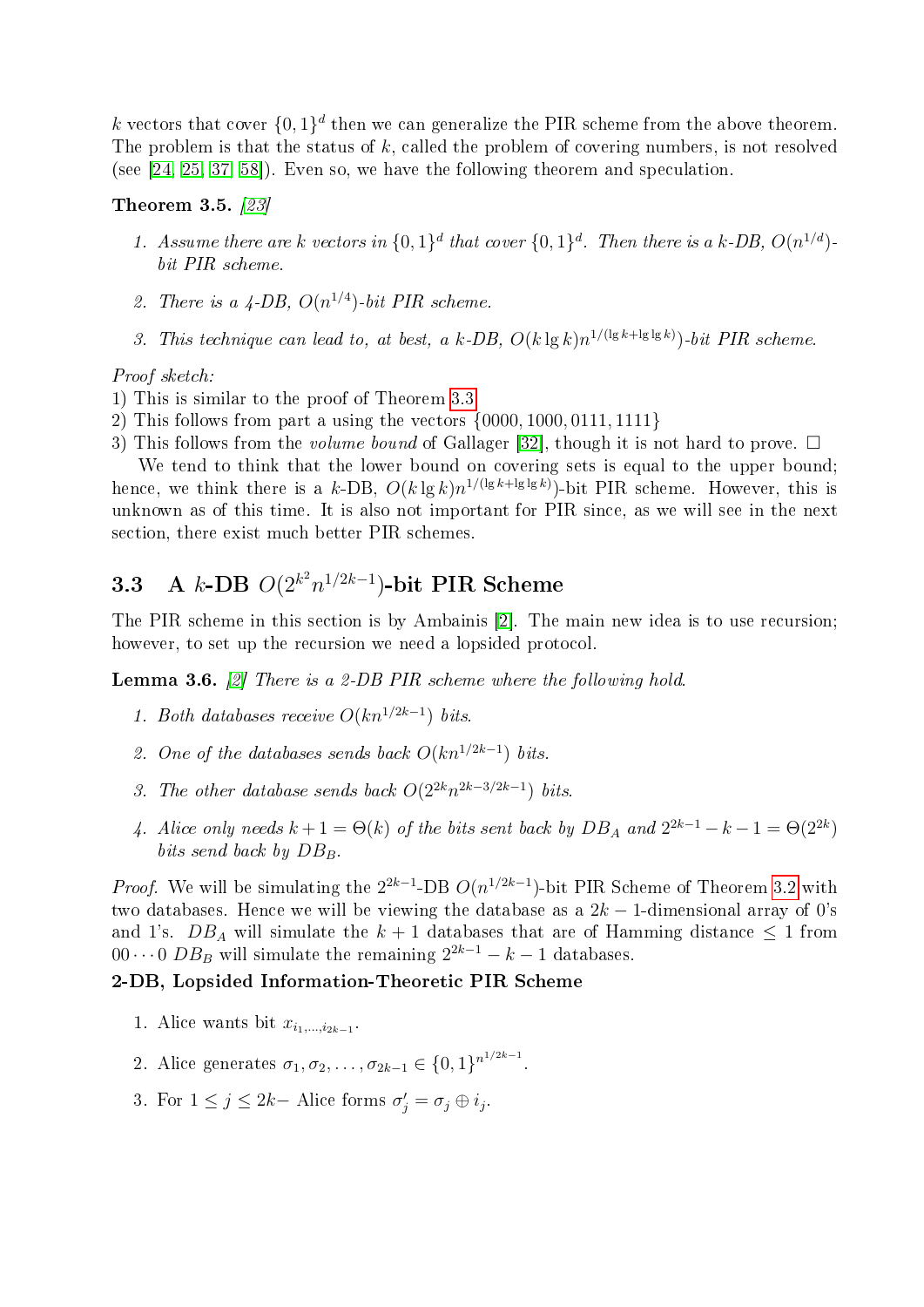- 4. Alice sends  $\sigma_1, \ldots, \sigma_{2k-1}$  to  $DB_A$ . Alice sends  $\sigma'_1, \ldots, \sigma'_{2k-1}$  to  $DB_B$ .
- 5.  $DB_A$  simulates  $DB_{0...0}$  and all databases of Hamming distance of one from  $DB_{0...0}$ (using the  $n^{1/2k-1}$  PIR scheme described in Section [3.2\)](#page-4-1). This takes  $O(k \times n^{1/(2k-1)})$ bits (similar to the proof of Theorem [3.3\)](#page-4-0). Alice only uses the  $k+1$  bits corresponding to the correct guesses as to the queries that would have been asked.
- 6.  $DB_B$  simulates  $DB_{1...1}$  and all databases with index Hamming distance less than or equal to  $2k-3$  from  $1 \cdot \cdot \cdot 1$ , which means that it simulates the rest of the databases that  $DB_A$  does not simulate. A database of Hamming distance h transmits  $O(2^h n^{1/2k-1})$ bits. Hence  $DB_B$  will transmit  $O(2^{2k-3}n^{(2k-3)/(2k-1)})$  bits back to Alice. Alice only uses the  $2^{2k-3} - k - 1$  bits corresponding to the correct guesses as to the queries that would have been asked.

 $\Box$ 

We use the lopsided PIR scheme to build a PIR scheme of the desired complexity.

<span id="page-7-0"></span>**Theorem 3.7.** [\[2\]](#page-27-3) For all k there is a k-DB  $O(2^{k^2}n^{1/2k-1})$ -bit scheme.

KEY IDEAS: The  $k$  databases simulate the two databases from the lopsides scheme. Since Alice only needs one bit of what the database is going to send her, apply the PIR scheme recursively to get that bit.

*Proof.* We build the PIR scheme by induction. The base case is the 2-DB  $O(n^{1/3})$ -bit PIR scheme from Theorem [3.3.](#page-4-0) Assume inductively that there is a  $k-1$ -DB,  $O(2^{(k-1)^2}n^{1/(2k-3)})$ bit scheme.

 $k\text{-DB},\, O(2^{k^2}n^{1/2k-1})$  Information-Theoretic PIR Scheme

- 1. Alice has  $i$  and wants  $x_i$ .
- 2. Alice begins to simulate the lopsided protocol by generating  $\sigma_1, \sigma_2, \ldots, \sigma_{2k-1}$  in  $\{0,1\}^{n^{1/2k-1}}$  and forming for  $1 \leq j \leq 2k-1$ ,  $\sigma'_j = \sigma_j \oplus i_j$ .
- 3. Alice sends  $\sigma_1, \ldots, \sigma_{2k-1}$  to  $DB_1$  (who will simulate  $DB_A$ ) and  $\sigma'_1, \ldots, \sigma'_{2k-1}$  to all of  $DB_2, \ldots, DB_k$  (who will collectively simulate  $DB_B$ .  $\sigma_1, \ldots, \sigma_{2k-1} \in$  to  $DB_1$ . (Alice sends a total of  $O(k^2n^{1/2k-1})$  bits.)
- 4. DB<sub>1</sub> runs the lopsided PIR scheme as  $DB_A$  and hence sends Alice  $O(kn^{1/(2k-1)})$  bits.
- 5. Each of these databases  $DB_2, \ldots, DB_k$  runs the lopsided PIR scheme playing the role of  $DB_B$ , and computes  $O(2^{2k}n^{(2k-3)/(2k-1)})$  bits. These bits are not sent back to Alice, but are left at the database.
- 6. Alice and  $DB_2, \ldots, DB_k$  treat the  $O(2^{2k}n^{(2k-3)/(2k-1)})$  bits as a new database. Alice privately retrieves the  $\Theta(2^{2k})$  bits from the new database, using the  $(k-1)$ -DB PIR scheme inductively. This takes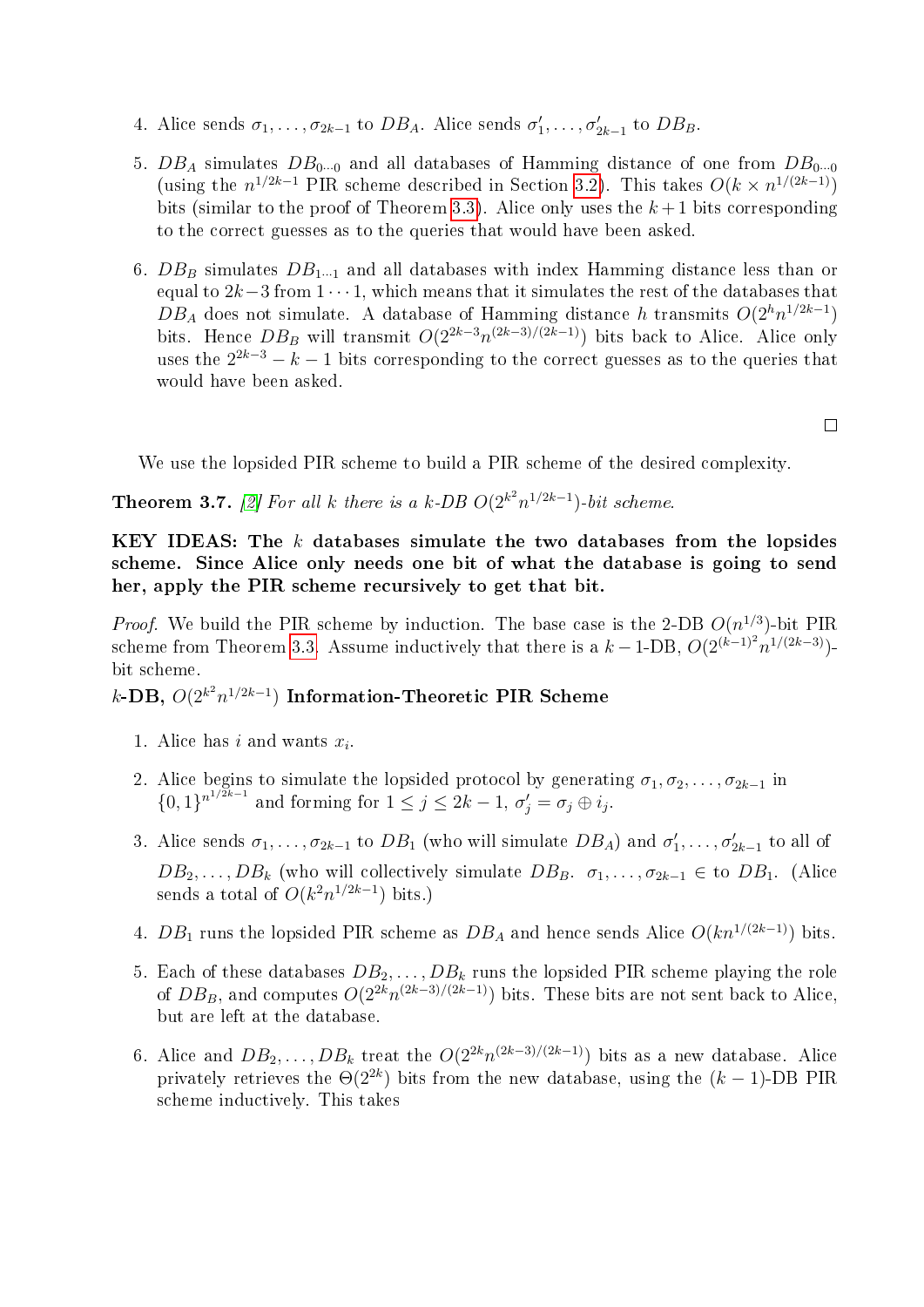$$
O(2^{2k} \times 2^{(k-1)^2} (n^{(2k-3)/(2k-1)})^{1/2k-3}) = O(2^{2k+k^2-2k+1} n^{1/2k-1}) = O(2^{k^2} n^{1/2k-1})
$$

bits.

This PIR scheme may appear to take more than two rounds. But note that the bits Alice sends in each round do not depend on previous rounds; hence the PIR scheme can be done in one round.  $\Box$ 

Note 3.8. Note that the dependence on k is large since the PIR scheme takes  $O(2^{k^2}n^{1/2k-1})$ bits. Itoh [\[41\]](#page-29-6) has a different protocol that has constant  $k!$ . Ishai and Kushilevitz use an entirely different technique (without recursion) and reduce it to  $O(k^3n^{1/2k-1})$  bits. These improvements are important since the new techniques they used eventually lead to an PIR scheme using  $<< n^{1/2k-1}$  bits.

## 3.4 A  $k$ -DB  $n^{O(\lg\lg k/k\lg k)}$ -bit PIR Scheme

The PIR scheme in this chapter is from Beimel et al. [\[12\]](#page-27-5).

#### <span id="page-8-0"></span>KEY IDEA: View the database as a polynomial.

**Definition 3.9.** Let  $x \in \{0,1\}^n$ . Let  $d, m$  be such that  $\binom{m}{d} \geq n$ . Hence  $m \geq dn^{1/d}$ .

- 1. For all  $i \in [n]$ , let  $E(i)$  be the *i*th element of  $\{0,1\}^m$  that has exactly d ones.
- 2. Let  $P_x(z_1,\ldots,z_m)$  be the polynomial in  $Z_2$  of degree d such that  $(\forall i)[P_x(E(i)) = x_i]$ . Formally  $P_x(z_1, \ldots, z_m) = \sum_{i=1}^n x_i \prod_{E(i)_{j=1}} z_j$ .
- 3. Let  $(z_1, \ldots, z_m) = (\sum_{j=1}^k y_{1,j}, \ldots, \sum_{j=1}^k y_{m,j}).$  Let

$$
Q_x({y_{j,h}}], 1 \leq j \leq k, 1 \leq h \leq m) = P_x(\sum_{j=1}^k y_{1,j}, \ldots, \sum_{j=1}^k y_{m,j}).
$$

For each  $j \in [k]$  let  $V_j = \{y_{1,j}, \ldots, y_{m,j}\}.$ 

The PIR problem is equivalent to the following problem:

- 1. Alice has  $E(i)$ .
- 2. The k databases have  $P_x$ .
- 3. Alice wants to know  $P_x(E(i))$  without the databases knowing anything about i.

We present the first few steps of a PIR scheme for this and then restate the problem. Partial PIR Scheme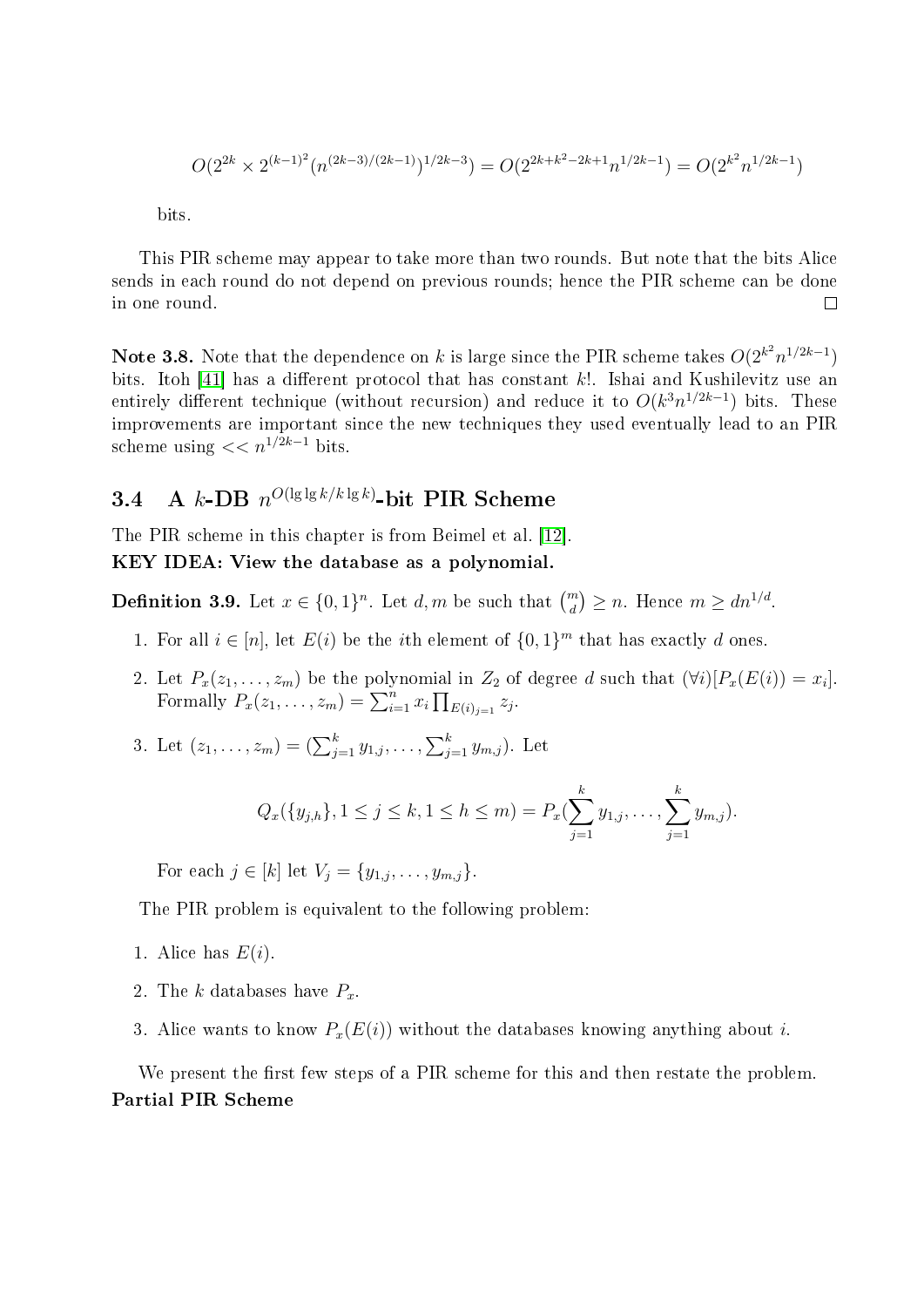- 1. Alice has  $E(i)$ .
- 2. Alice generates  $Y_1, \ldots, Y_{k-1} \in \{0,1\}^m$  and then forms  $Y_k$  such that  $\sum_{j=1}^k Y_j = E(i)$ .
- 3. For all  $j \in [k]$ , Alice sends  $\{Y_1, \ldots, Y_k\} Y_j$  to  $DB_j$ . Hence Alice sends  $O(km)$  bits to each database,  $O(k^2m)$  bits total.

Each database has all but m variables of  $Q_x$ . Can they send Alice information so that she can evaluate  $Q_x({y_{j,h}}], 1 \le j \le k, 1 \le h \le m$ ?

We use this reformulation to obtain a  $O(k^3n^{1/2k-1})$  PIR scheme. Alas, it is not the case that all of the key ideas are contained here. We will discuss how to modify it to obtain the desired PIR scheme.

<span id="page-9-0"></span>**Theorem 3.10.** [\[9,](#page-27-9) [40,](#page-29-0) [10,](#page-27-4) [12\]](#page-27-5) For all k, there is a k-DB  $O(k^3n^{1/2k-1})$ -bit scheme.

*Proof.* Let  $d = 2k - 1$ . Let  $m = \Theta(kn^{1/d})$  be such that  $\binom{m}{d} \geq n$ . Let  $Q_x, V_1, \ldots, V_k$  be as in Definition [3.9.](#page-8-0) We assign to each monomial M of  $Q_x$  the database that can best evaluate it. This is done before the PIR scheme begins.

- 1. If there exists  $j_0 \in [k]$  such that no variable of M is in  $V_{j_0}$  then assign M to  $DB_{j_0}$ . Note that  $DB_{j_0}$  will be able to evaluate M.
- 2. Assume for all  $j \in [k]$  some variable of  $V_j$  is in M. If there exists  $j_0 \in [k]$  such that only one variable of  $V_{j_0}$  is in M, then assign M to  $DB_{j_0}$ .
- 3. Assume for all  $j \in [k]$  two variables of  $V_j$  are in M. Then M has  $2k > d$  variables. Since  $Q_x$  is of degree d this cannot occur.

Let  $p_j$  be the sum of all the monomials assigned to  $DB_j$ . Note that once the  $y_{j',h}$  for  $j' \neq j$  are known,  $p_j$  is linear in  $\{y_{j,1}, \ldots, y_{j,m}\}$ . Hence  $p_j$  can be represented by an element of  $\{0,1\}^m$ , and is m bits long.

 $k\text{-DB } O(k^3n^{1/2k-1}) \text{ PIR Scheme}$ 

- 1. Alice has  $E(i)$ .
- 2. Alice generates  $Y_1, \ldots, Y_{k-1} \in \{0,1\}^m$  and then forms  $Y_k$  such that  $\sum_{j=1}^k Y_j = E(i)$ .
- 3. For all  $j \in [k]$  Alice sends  $\{Y_1, \ldots, Y_k\} Y_j$  to  $DB_j$ . Hence Alice sends  $O(k^2m)$  bits.
- 4. For each  $j \in [k]$   $DB_j$  finds  $p_j$  and sends it back to Alice. Each database is sending m bits, so this is  $O(km)$  bits total.
- 5. Alice can evaluate all of the  $p_i$  that are sent and XOR them. This is the answer.

This takes 
$$
O(k^2m) = O(k^3n^{1/d}) = O(k^3n^{1/2k-1})
$$
 bits.

To extend this proof to general k we will need to take  $d \geq 2k$ . However, if  $d \geq 2k$  and we assign monomials to the database best able to compute it, the polynomial that a DB has been assigned may be quadratic in m variables and hence requires  $m^2 = n^{2d}$  bits to communicate. We sketch the ideas that are needed.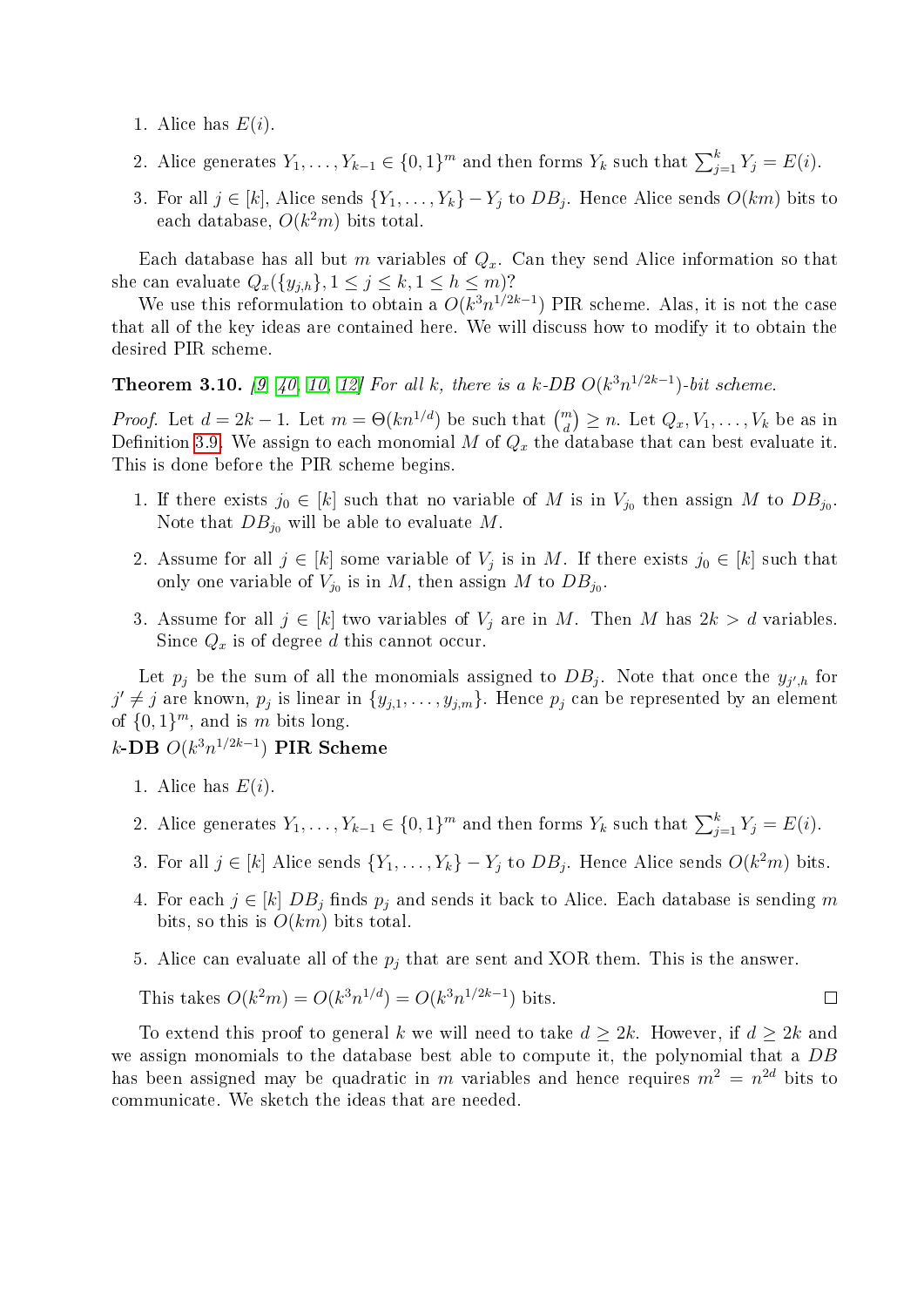1. Let  $k'$ ,  $\lambda$  be parameters to be chosen carefully. The polynomial  $P_x(\vec{z})$  is broken up into several pieces, some of which use  $\vec{z}$  and some of which use the y's. In particular, for each  $V \subseteq [k]$  such that  $|V| \geq k'$  we have a polynomial  $P_V(z_1, \ldots, z_m)$ , and we have linear polynomials  $p_j(y_{*,j})$  such that

(a) 
$$
P_x(z_1, ..., z_m) = P_x(\sum_{j=1}^k y_{1,j}, ..., \sum_{j=1}^k y_{m,j}) =
$$
  
 $\sum_{V \subseteq [k], |V| \ge k'} P_V(z_1, ..., z_m) + \sum_{j=1}^k p_j(y_{1,j}, ..., y_{m,j}).$ 

- (b)  $P_V$  and  $p_j$  both take m variables.
- (c) The degree of  $P_V$  is  $\leq \lambda |V|$ .
- (d) The degree of  $p_j$  is one (so  $p_j$  is linear).
- (e) Note that  $P_x(E(i)) = \sum_{V \subseteq [k], |V| \ge k'} P_V(E(i)) + \sum_{j=1}^k p_j(y_{1,j}, \ldots, y_{m,j}).$
- 2. For each  $V \subseteq [k]$ ,  $|V| = k'$ , the databases in V will be able to evaluate  $P_V(E(i))$ . Alice cannot give them  $E(i)$ ; however, it will turn out that there are not that many coefficients of  $P_V$  that Alice needs and she will be able to get these by a recursive call to the PIR scheme.

# <span id="page-10-1"></span>4 Conjectures that Imply sublinear PIR

In Section [3,](#page-3-1) we examined PIR schemes where the databases had unlimited computing power; hence we needed to replicate the database to achieve sublinear communication complexity. In this section we will look at sublinear PIR's where the database has computational limits.

### 4.1 Number Theoretic Conjectures

The Quadratic Residue Problem (see Definition [4.1\)](#page-10-0) is thought to be hard. Kushilevitz and Ostrovsky [\[47\]](#page-29-1) show that, assuming QR is hard, there is a 1-DB  $O(n^{\epsilon})$ -bit PIR scheme where  $\epsilon$  can be taken to be arbitrarily small. We present that PIR scheme. Cachin et al. [\[17\]](#page-28-5) assume that the Φ-Hiding Problem is hard and, from that, obtain a polylog PIR scheme. (The  $\Phi$ -hiding problem is defined in [\[17\]](#page-28-5).) We do not formalize or prove that theorem.

<span id="page-10-0"></span>**Definition 4.1.** Let  $z, m \in \mathbb{N}$ . Assume z is relatively prime to m. The number z is a Quadratic Residue mod m if there exists a number a such that  $a^2 \equiv z \pmod{m}$ . The Quadratic Residue Problem is, given  $(z, m)$ , determine if z is a quadratic residue mod m.

We state the next theorem informally and only present the PIR scheme, not the proof that it is correct or private.

**Definition 4.2.**  $Z_n^*$  is the group of integers with underlying set  $\{x \mid \gcd(x,n)=1\}$  and the operation of multiplication mod n.

<span id="page-10-2"></span>**Theorem 4.3.** [\[47\]](#page-29-1) Assume that the quadratic residue problem is 'hard' for m the product of two primes and  $|m| \geq n^{\delta}$  (|m| is the length of m, not its absolute value). Then there exists a 1-DB,  $O(n^{1/2+\delta})$ -bit PIR scheme.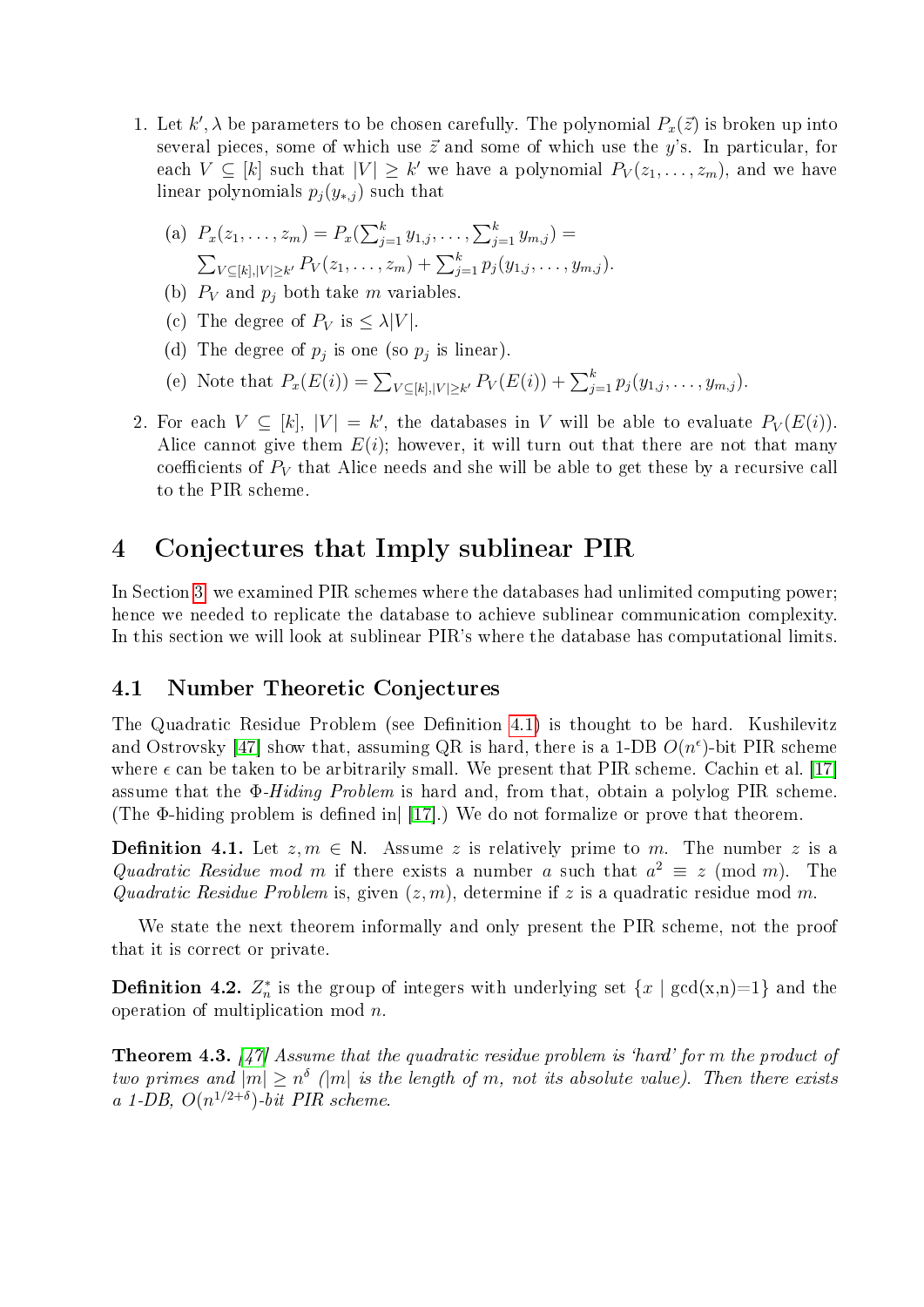KEY IDEA: View the database as a  $\sqrt{n}$   $\times$ √  $\overline{n}$  array. A new database is formed which relates to QR. √

which relates to Qn.<br>Proof sketch: The database is viewed as a  $\sqrt{n} \times$  $\overline{n}$  array of bits.

#### 1-DB PIR Scheme

- 1. Alice wants bit  $x_{i,j}$
- 2. Alice generates two primes  $p_1, p_2$  of the same length such that  $m = p_1 p_2$  has length  $n<sup>δ</sup>$ .
- 3. Alice generates  $\sqrt{n}$  elements of  $Z_m^*$  which we call  $r_1,\ldots,r_{\sqrt{n}}.$  Alice makes sure that all of them are quadratic residues except  $r_i$ . Make sure that  $r_i$  has Jacobi symbol 1 (i.e., it is a non-square modulo both  $p_1$  and  $p_2$ .)
- 4. Alice sends  $m, r_1, \ldots, r_{\sqrt{n}}$  to the database. Note that this takes  $O(n^{\delta}\sqrt{n}) = O(n^{1/2+\delta})$ bits.
- 5. The database computes the following matrix.
	- (a)  $c_{a,b} = z_b^2$  if  $x_{ab} = 1$ ,
	- (b)  $c_{a,b} = z_b$  if  $x_{ab} = 0$ .
- 6. The database computes the products of the rows. In particular, for  $1 \le a \le$ √  $\overline{n}$  the database computes  $r_a = \prod_{b=1}^{\sqrt{n}} c_{a,b}$ .
- 7. The database sends over  $r_1, \ldots, r_{\sqrt{n}}$ . This takes  $O(n^{1/2+\delta})$  bits.
- 8. Alice sees if  $r_j$  is a QR. If it is then  $x_{i,j} = 1$ , otherwise  $x_{i,j} = 0$ .

We leave the proof that this is correct to the reader. The proof that this is private depends on a careful definition of what it means for the QR problem to be hard.  $\Box$ 

In the last step of the PIR scheme Alice receives  $n^{1/2+\delta}$  bits but only uses  $n^{\delta}$  of them. Hence we can do the last step recursively. In the PIR schemes current form this does not help; however, if we start with different dimensions and use the  $n^{1/2+\delta}$  protocol as a base case we can obtain a PIR scheme which takes  $n^{1/4+f(\delta)}$  bits. By repeating this we can obtain a PIR scheme with  $n^{\epsilon+f_{\epsilon}(\delta)}$  bits. We leave this to the reader.

Note 4.4. The PIR scheme above uses that  $Z_m^*$  is a group. Yamamur and Saito have generalized this scheme to any group in [\[59\]](#page-30-3). Mann [\[50\]](#page-30-4) has a similar scheme that is based on general assumptions.

## 4.2 One-way Functions Imply  $O(n^{\epsilon})$  2-DB PIRs

<span id="page-11-0"></span>Chor and Gilboa [\[19\]](#page-28-4) show that if one-way functions exist then there is a 2-DB  $O(n^{\epsilon})$ -bit PIR scheme. Having a one-way function is equivalent to having a pseudorandom generator. We phrase the theorem in those terms and prove a scaled down version of it.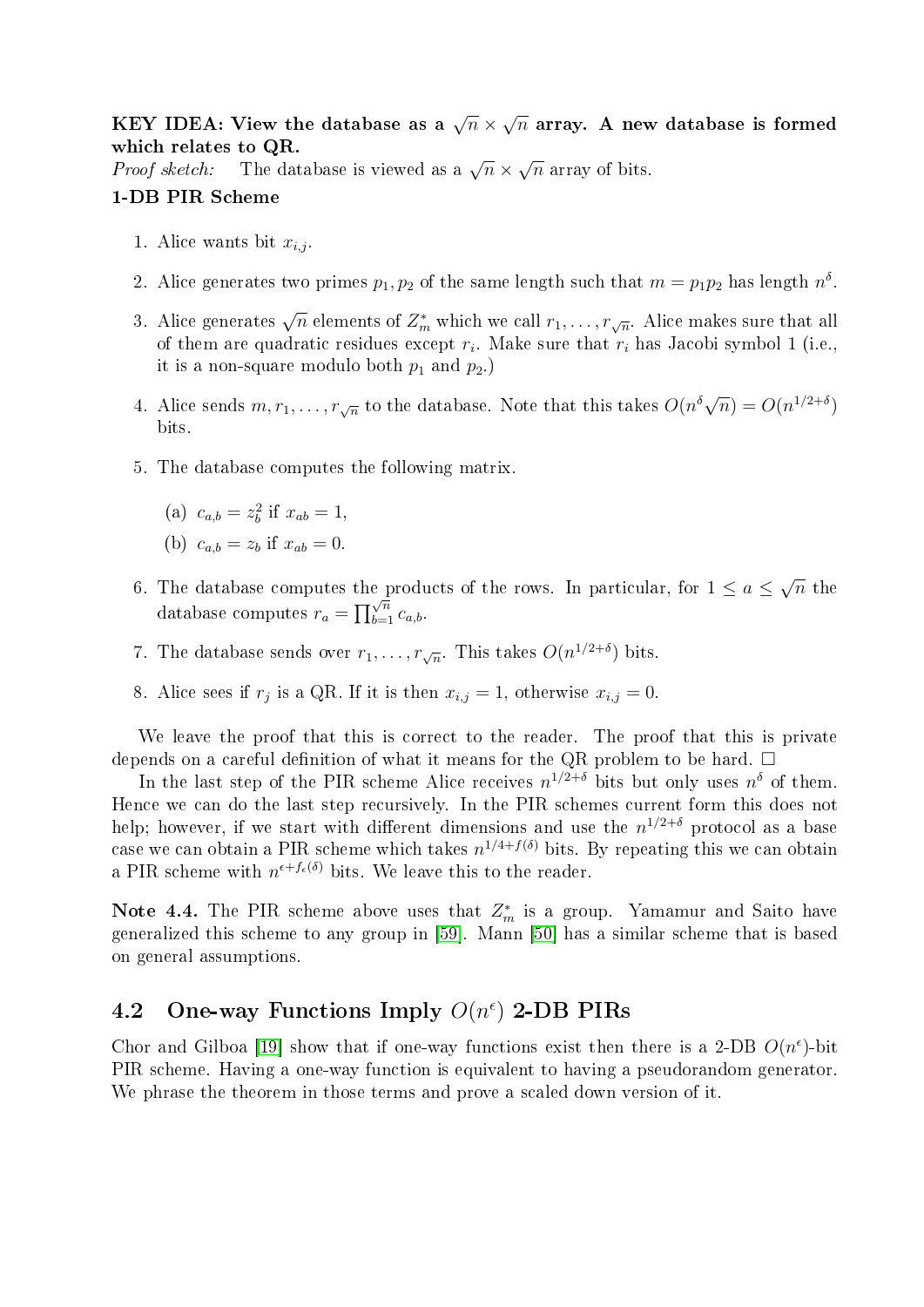**Theorem 4.5.** [\[19\]](#page-28-4) Let  $1 \leq m \leq n$ . Assume there is a function  $G: \{0,1\}^{\lg n} \to \{0,1\}^{(n/m)^{1/3}}$ such that Alice and the databases can compute  $G$  but the databases cannot deduce anything about z from  $G(z)$ . Then there is a 2-DB  $O((n/m)^{1/3} + m \lg n)$ -bit PIR scheme. By taking  $m = n^{1/4}$  we obtain an  $O(n^{1/4} \lg n)$  PIR scheme.

#### KEY IDEA: Alice does the  $O(n^{1/3})$ -bit PIR scheme from theorem [3.3](#page-4-0) on each row, but she sends short seed instead of long message.

*Proof.* We view the database as an  $m \times n/m$  bit matrix. We will determine m later. **2-DB**  $O((n/m)^{1/3} + m \lg n)$ -bit PIR scheme

- 1. Alice wants bit  $x_{i,j}$
- 2. Alice generates  $\sigma \in \{0,1\}^m$  and lets  $\sigma' = \sigma \oplus i$ .
- 3. Alice acts as though she is going to run the PIR scheme in Theorem [3.3](#page-4-0) on the ith row to get the j bit. Alice prepares the queries  $q_1, q_2$  of length  $(n/m)^{1/3}$  that she would send to  $DB_1$  and  $DB_2$  but does not send them.
- 4. For each column index  $b, 1 \leq b \leq n/m$ , Alice generates  $s_b \in \{0, 1\}^{\lg n}$ .
- 5. Alice finds  $M_1, M_2 \in \{0, 1\}^{(n/m)^{1/3}}$  such that  $G(s_j) \oplus M_1 = q_1$  and  $G(s_j) \oplus M_2 = q_2$ . (This is not a typo- it really is  $G(s_i)$  both times.)
- 6. Alice sends to  $DB_1$  the following:  $\sigma$ ,  $M_1$ ,  $M_2$ ,  $s_1$ ,  $s_2$ ,  $\ldots$ ,  $s_m$ . Alice sends to  $DB_2$  the following: σ',  $M_1, M_2, s_1, s_2, \ldots, s_m$ . (The total is  $O(m + (n/m)^{1/3} + m \lg n) = O((n/m)^{1/3} +$  $m \lg n$ ).)
- 7. DB<sub>1</sub> sends back  $U_1 = \bigoplus_{\sigma(a)=1} ANS_1(M_1 \oplus G(s_a))$  and  $U_2 = \bigoplus_{\sigma(a)=0} ANS_2(M_1 \oplus G(s_a)).$ This is of length  $O((n/m)^{1/3})$ . (Recall that  $ANS_1(q)$  is the answer that  $DB_1$  gives when sent question  $q$ .)
- 8.  $DB_2$  sends back  $V_1 = \bigoplus_{\sigma'(a)=1} ANS_2(M_1 \oplus G(s_a))$  and  $V_2 = \bigoplus_{\sigma'(a)=0} ANS_2(M_1 \oplus G(s_a))$ . This is of length  $O((n/m)^{1/3})$ .
- 9. Note that the PIR scheme in Theorem [3.3](#page-4-0) that we are using has the following important property: if you give the two databases the same query, they will return the same answer. Hence we have, for all a,  $ANS_1(M_1 \oplus G(s_a)) = ANS_2(M_1 \oplus G(s_a))$  and  $ANS_1(M_2 \oplus G(s_a)) = ANS_2(M_2 \oplus G(s_a))$ . Assume  $\sigma(i) = 1$  (the other case is similar). Hence  $U_1 \oplus V_1$  will mostly cancel out just leaving  $ANS_1(M_1 \oplus G(s_i)) = ANS_1(q_i)$ , and  $U_2 \oplus V_2$  will mostly cancel out just leaving  $ANS_2(M_2 \oplus G(s_i)) = ANS_2(q_i)$ , >From these Alice can complete the simulation and recover  $x_i$ .

 $\Box$ 

The following theorem follows from the proof of Theorem [4.5.](#page-11-0) (A result that follows from a Theorem is called a Corollary. A result that follows from a proof is called a Porism.)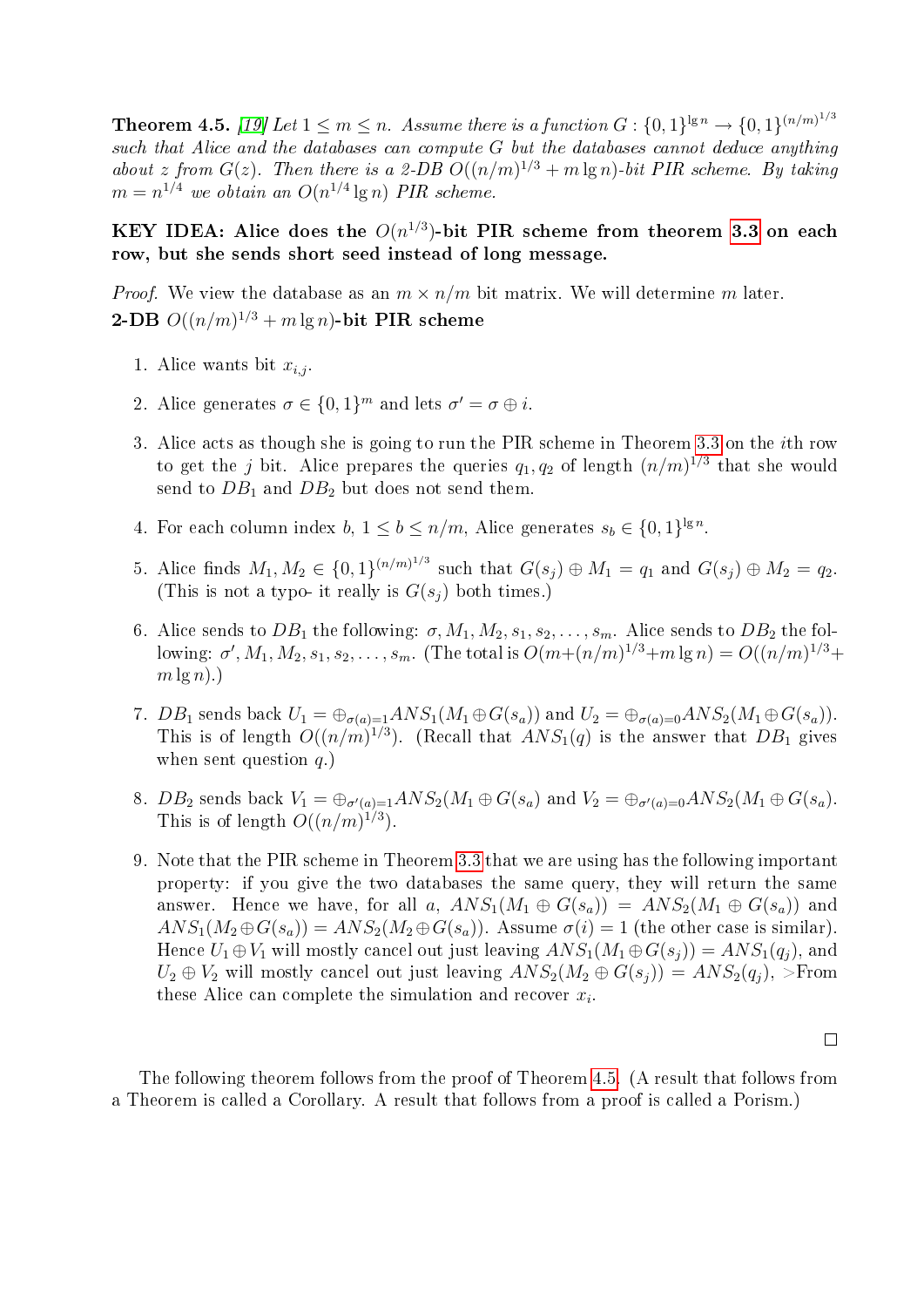**Porism 4.6.** Assume that  $\alpha(n)$  is a function and  $1 \leq m \leq n$ . Assume that P is a 2-DB  $\alpha(n)$ -bit PIR scheme (possibly based on computational limits on the databases) where, for all queries q that that Alice could make,  $ANS_1(q) = ANS_2(q)$ . Assume there is a function G:  $\{0,1\}^{\lg n} \to \{0,1\}^{\alpha(n/m)}$  such that Alice and the databases can compute G but the databases cannot deduce anything about z from  $G(z)$ . Then there is a 2-DB  $O(\alpha(n/m) + m \lg n)$  PIR scheme (based on the same limits as the of the original scheme plus the limits about  $G$ ). Applying this to the 2-DB  $O(n^{1/4} \lg n)$ -bit PIR scheme from Theorem [4.5,](#page-11-0) with  $m = n^{1/5}$ , yields a 2-DB  $O(n^{1/5} \lg n)$ -bit PIR scheme.

**Corollary 4.7.** Assume that, for all  $\delta < 1$ , there exists  $G : \{0,1\}^n \rightarrow \{0,1\}^n$  such that Alice and the databases can compute G but the databases cannot deduce anything about z from  $G(z)$ . Then, for all  $\epsilon$ , there is a 2-DB,  $O(n^{\epsilon})$ -bit PIR scheme.

If 1-DB PIR's are desired then a stronger assumption is needed. In particular, the following are known:

- 1. Stern [\[57\]](#page-30-5) and Mann [\[50\]](#page-30-4) have shown that any homomorphic encryption scheme implies  $n^{\epsilon}$  (any  $\epsilon > 0$ ) 1-DB PIR schemes exist.
- 2. Kushilevitz and Ostrovsky [\[48\]](#page-29-2) show that if there exists a One-way Trapdoor Permutation then there is an  $n - o(n)$  1-DB PIR scheme.
- 3. Certain assumptions about oblivious transfer imply 1-DB polylog-bits PIR schemes [\[46\]](#page-29-9). (Added at last minute- this Scheme has recently been broken. Details will appear

# 5 What Do 1-DB Sublinear PIRs Imply?

In this section we sketch a proof that 1-DB Sublinear PIR Implies OneWay Functions Exist and then summarize what else is known.

### 5.1 1-DB Sublinear PIR Implies OneWay Functions Exist

In Section [4](#page-10-1) we show that one-way functions imply sublinear 2-DB PIR schemes exist. We also noted that some conjectures imply 1-DB sublinear PIR schemes exist. The question arises as to what primitives are necessary. Beimel et al. [\[11\]](#page-27-6) show that if 1-DB sublinear PIR's exist then one-way functions exist. It is known that bit-commit (see [\[35\]](#page-29-10)) implies one-way functions [\[38\]](#page-29-11). We sketch a weak version of `sublinear 1-DB PIR's imply one-way' by showing the following.

<span id="page-13-0"></span>**Theorem 5.1.** [\[11\]](#page-27-6) If there is a 1-DB  $(n/2)$ -bit PIR scheme then there is a weak bitcommitment scheme.

#### Proof sketch:

Recall that  $IP(x, y)$  is the inner product mod 2 of x and y.

We will have Carol committing to a bit and David be the one she commits to (we do not use Alice and Bob since Alice is being used in another capacity throughout this paper.)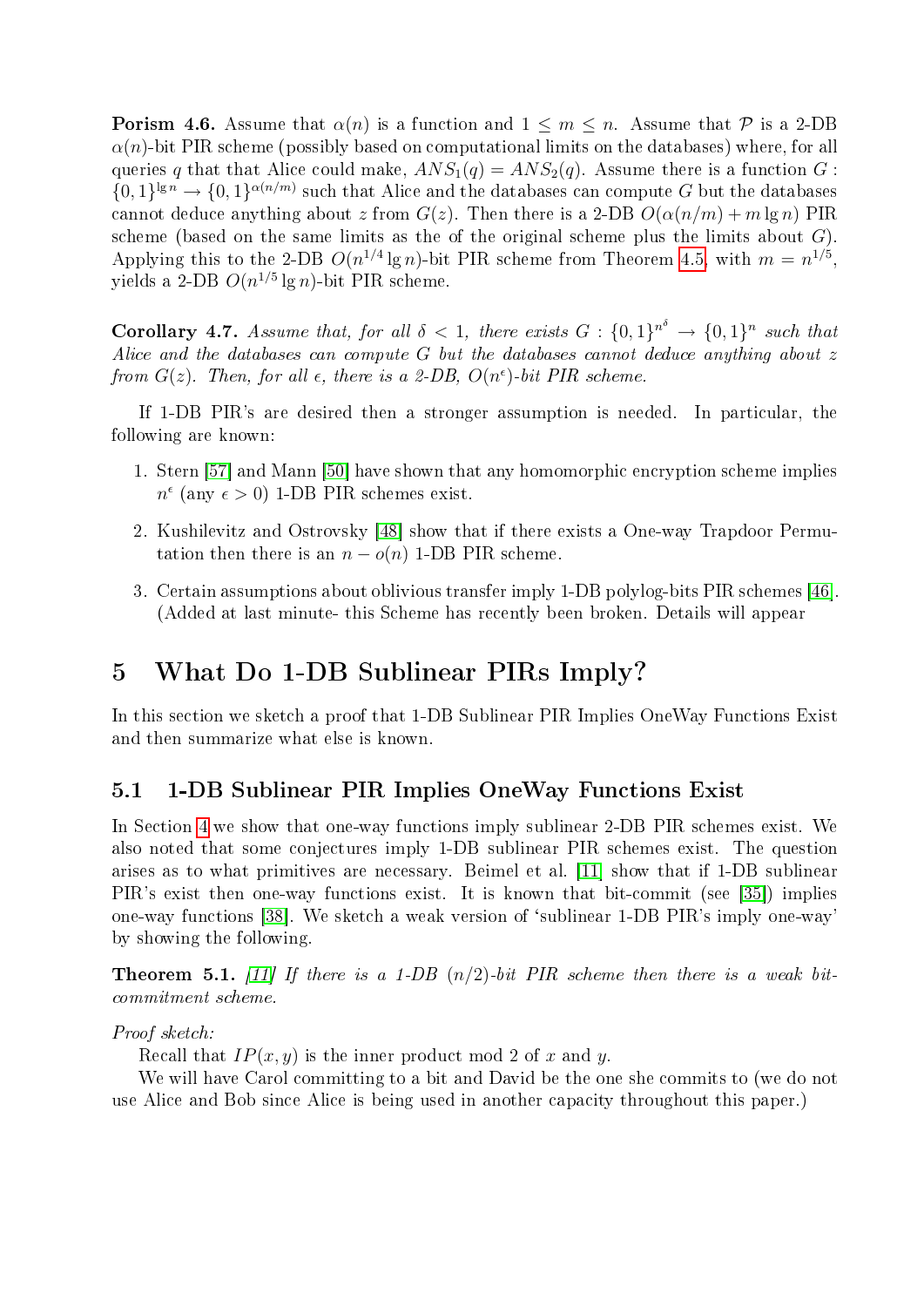Assume that there is 1-DB  $(n/2)$ -bit PIR scheme  $P$ . We use it to build the following bit-commit scheme.

PHASE ONE: Carol commits to bit b.

- 1. Carol has bit b.
- 2. Carol generates  $x, y \in \{0, 1\}^n$ . David generates  $i \in [n]$ .
- 3. Carol and David exercise the PIR scheme  $P$  with Carol having database x and David having index i. Note that at the end David knows  $x_i$  and Carol does not know i.
- 4. Carol sends David y and IP $(x, y) \oplus b$ .

Before giving phase two we claim that David cannot possibly deduce anything about b after Phase one. Assume that he could. Then the following is a communication protocol (no privacy involved) for the IP problem where Carol has x, David has y, and at the end of the protocol they both know something about IP $(x, y)$ . The protocol takes  $n/2$  bits, which violates the lower bound on the randomized communication complexity of IP of Chor and Goldreich [\[21\]](#page-28-11).

- 1. Carol has  $x$ , David has  $y$ .
- 2. David generates  $i \in [n]$ .
- 3. Carol and David exercise the PIR scheme  $P$  with Carol having database x and David having index i. Note that at the end David knows  $x_i$  and Carol does not know i.
- 4. David generates  $c \in \{0, 1\}$  (independent of everything else) and uses it as the bit sent from Carol at step 4 of the Commit protocol.
- 5. Using the above together with  $y$ , David outputs his prediction  $b'$  for  $b$  as we are assuming he can.
- 6. David computes  $b' \oplus c$  as a prediction for IP $(x, y)$  and transmits this prediction to Carol. (Since Carols choice of b in the commit protocol is uniformly distributed, Davids view here is identical to his view in the commit protocol. Hence c conveys just as much information as  $b \oplus \text{IP}(x, y)$  did.)

#### We now exhibit PHASE TWO

- 1. Carol has  $x, y \in \{0, 1\}^n$  and  $b \in \{0, 1\}$ . David has  $i, x_i, y$ , and IP $(x, y) \oplus b$ .
- 2. Carol sends David x.
- 3. David verifies that  $x_i$  is what it should be. (Carol did not know i so she must give David the correct  $x$ .)
- 4. David computes  $IP(x, y)$  and can then deduce b easily.

 $\Box$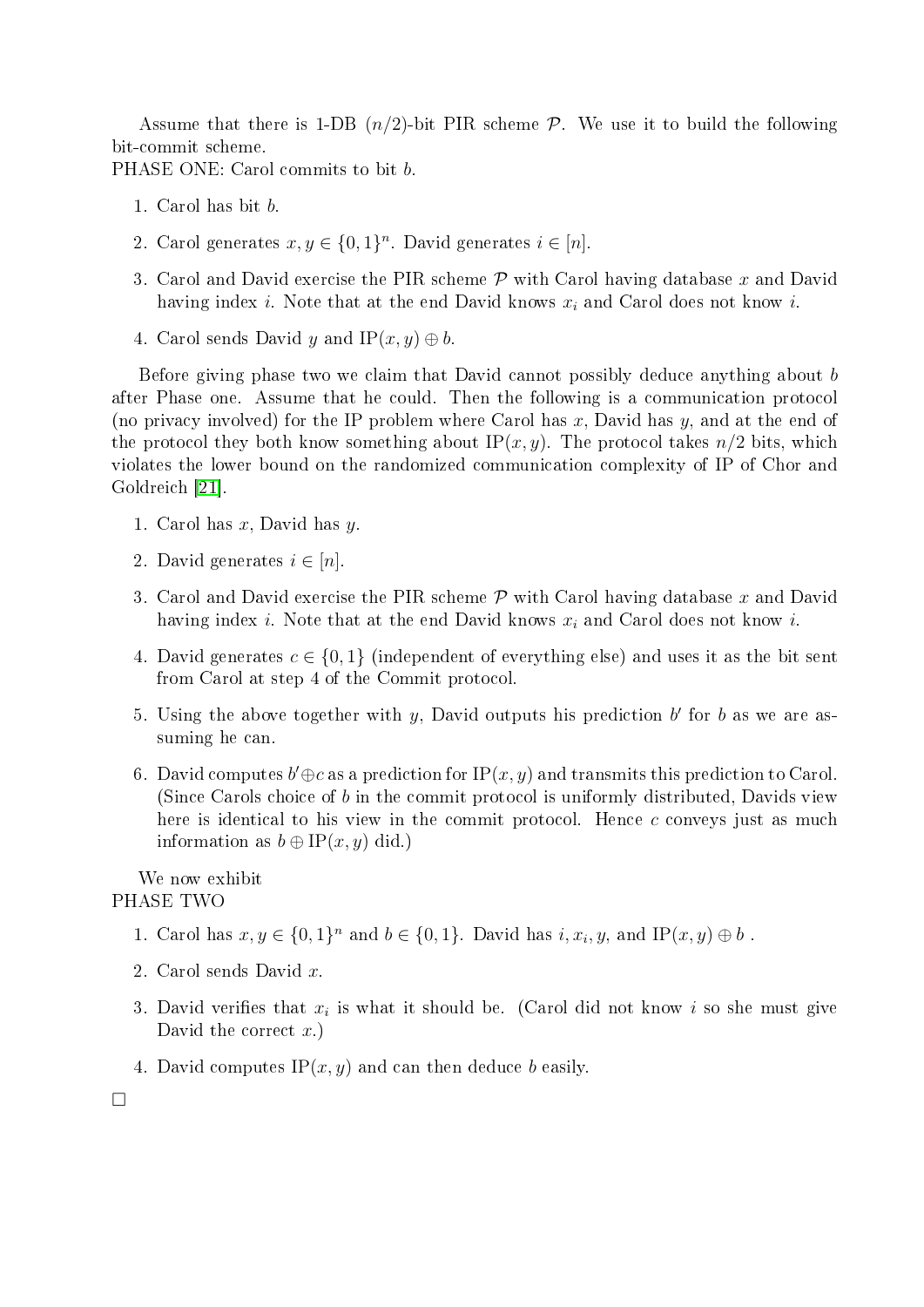### 5.2 Summary of What is Known about Computational PIR

#### Notation 5.2.

- 1. One-Way means there exists a one-way function. This is known to be equivalent to the existence of pseudorandom generators.
- 2. One-Way-Perm-Trap means that there exists a one-way permutation with a trapdoor. Intuitively this means that if you know the trapdoor (e.g., the factors of a number) then you can compute the inverse.
- 3. HES means that there exists a homomorphic encryption scheme.
- 4. OT is oblivious transfer. It is known that 1-out-of-2 OT and 1-out-of-n OT are equiv-alent [\[26\]](#page-28-12). It is clear that 1-out-of-n sublinear OT and SPIR (see Section [7.2\)](#page-18-0) are equivalent.

The following summarizes what is known about assumptions for sublinear 1-DB PIR. One-Way-Perm-Trap  $\implies$  1-DB  $(n-o(n))$ -bit PIR [\[48\]](#page-29-2)  $(n - o(n))$ -bit PIR  $\implies$  OT [\[29\]](#page-28-6)  $OT \implies$  One-Way One-Way  $\implies$  2-DB  $o(n)$ -bit PIR [\[19\]](#page-28-4)

```
[50, 57]
```
Impagliazzo and Rudich [\[39\]](#page-29-12) show that a proof that OT can be implemented using oneway functions only (without trapdoor), which does not relativize, would, roughly speaking, lead to a proof that  $P \neq NP$  that does not relativize. They consider this evidence that proving such a result is going to be difficult. Since OT is equivalent to SPIR, and SPIR is close to PIR, it is unlikely that we can obtain sublinear PIR from one-way functions.

# 6 Retrieving Different Types of Data

### 6.1 PIR by Blocks

In the standard model Alice only wants one bit. It is more realistic that Alice wants a block of bits. What if the data is partitioned into blocks of  $m$  each and Alice wants an entire block. She could invoke a PIR scheme m times. Can she do better? This question was raised by Chor et al. [\[23\]](#page-28-2).

**Definition 6.1.** [\[23\]](#page-28-2) Let  $\ell, n, k, n \in \mathbb{N}$ . The  $PIR(\ell, n, k)$  problem is as follows: There are k databases each with the same  $x \in \{0,1\}^n$ . The x is broken up into  $n/\ell$  blocks of  $\ell$  each. Alice wants to privately retrieve  $\ell$  consecutive bits. Note that  $\mathcal{PIR}(\ell, n, k)$  problem can be solved by  $\ell$  iterations of a k-DB PIR scheme.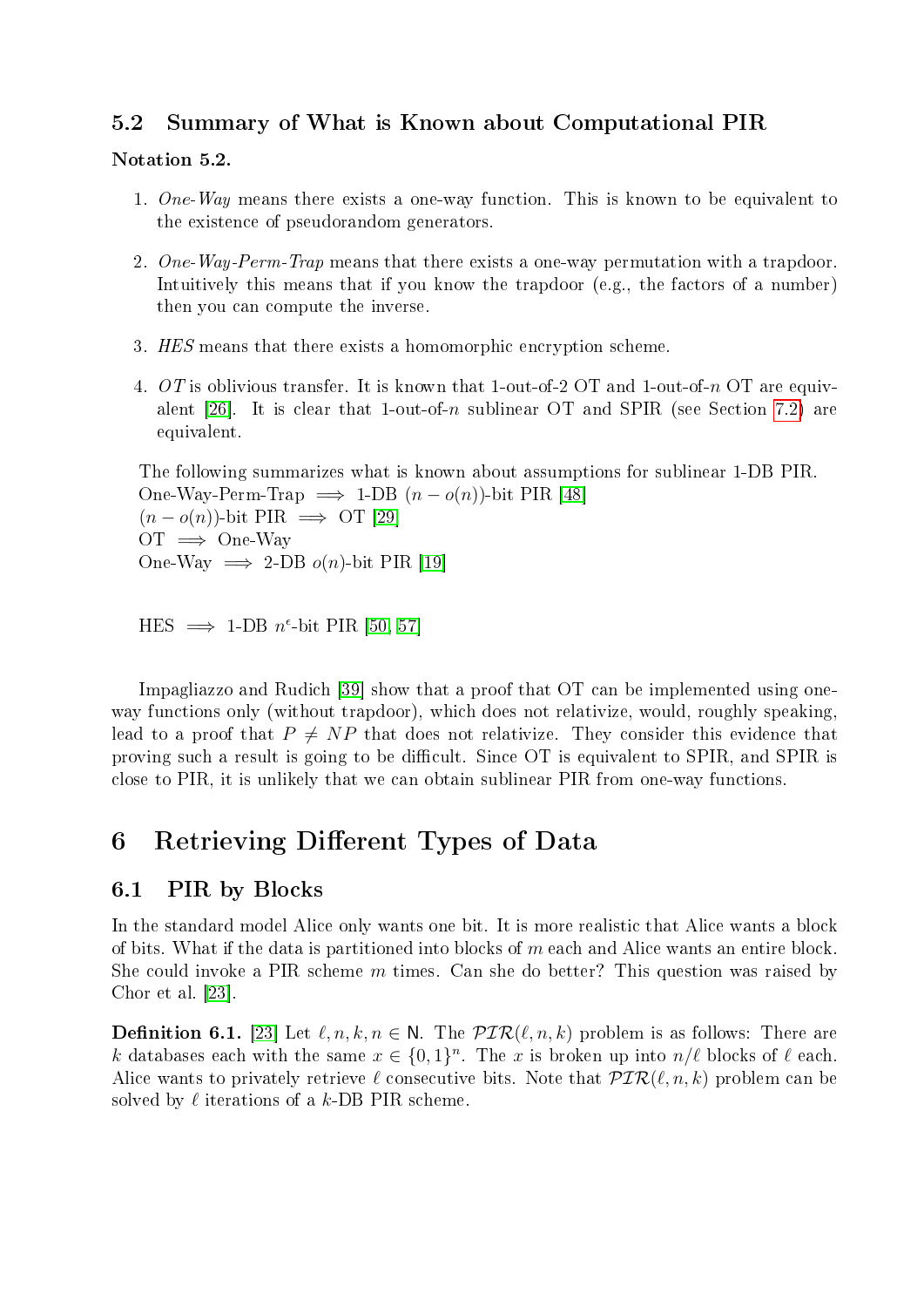The following theorem appeared in  $[23]$ . We give a different proof, from  $[42]$ , which we will need in Section [8](#page-23-0)

<span id="page-16-1"></span>**Theorem 6.2.** [\[23,](#page-28-2) [42\]](#page-29-13) The  $PIR(\ell, n, 2)$  problem can be solved with  $O(n/\ell + \ell)$  bits.

#### KEY IDEA: Use  $\oplus$  on blocks

*Proof.* The database consists of  $n/\ell$  blocks of  $\ell$  bits each. View it as an  $n/\ell$  by  $\ell$  array. We denote the blocks  $B_1, \ldots, B_{n/\ell}$ .

### $\mathcal{PIR}(\ell, n, 2)$  Scheme

- 1. Alice wants the ith row.
- 2. Alice generates  $\sigma \in \{0,1\}^{n/\ell}$ . Alice sets  $\sigma' = \sigma \oplus i$ . Alice sends  $\sigma$  to  $DB_1$  and  $\sigma'$  to DB<sub>2</sub>. (Alice sends  $O(n/\ell + \ell)$  bits.)
- 3.  $DB_1$  returns  $\tau = \bigoplus_{\sigma(j)=1} B_j$ .  $DB_2$  returns  $\eta = \bigoplus_{\sigma'(j)=1} B_j$ . (The databases send  $O(\ell)$ bits.
- 4. Alice computes  $B_i = \tau \oplus \eta$ .

The number of bits communicated is  $O(n/\ell + \ell)$ .

Note 6.3. If  $\ell = n^{\delta}$  then the above PIR scheme takes  $O(n^{\max\{\delta, 1-\delta\}})$ . Contrast this to using the  $O(n^{1/3})$ -bit PIR scheme (Theorem [3.3\)](#page-4-0)  $n^{\delta}$  times which results in a  $O(n^{1/2+\delta})$ -bit PIR scheme, which is clearly worse.

The proof can be generalized to obtain the following.

Theorem 6.4. [\[23,](#page-28-2) [20\]](#page-28-13)

- 1. For any constant  $k \geq 2$ , and for any  $\ell, \ell \geq n^{1/k-1}$ , there exists an  $O(\ell)$ -bit  $\mathcal{PIR}(\ell, n, k)$ scheme.
- 2. For any constant  $k \geq 2$ , and for any  $\ell$ , there exists an  $O(n^{1/2k-1}\ell^{k/2k-1})$ -bit  $\mathcal{PIR}(\ell,n,k)$ PIR scheme.

#### <span id="page-16-0"></span>6.2 PIR by Keyword

What if the database is a list of good stocks to buy and Alice just wants to know if BEATCS Inc. is a good stock? This does not fit our framework since she does not know exactly where in the database that information would be. This problem was considered by Chor and Gilboa [\[20\]](#page-28-13).

**Definition 6.5.** [\[20\]](#page-28-13) Let  $\ell, N, k \in \mathbb{N}$ . The PrivatE Retrieval by KeYwords problem with parameters, (henceforth  $PERKY(\ell, N, k)$ ) is as follows. There are k databases and they each have the same list of N strings of length  $\ell$ . Alice has a string  $w \in \{0, 1\}^{\ell}$ . Alice wants to determine if  $w$  is on the list without the databases knowing anything about  $w$ .

 $\Box$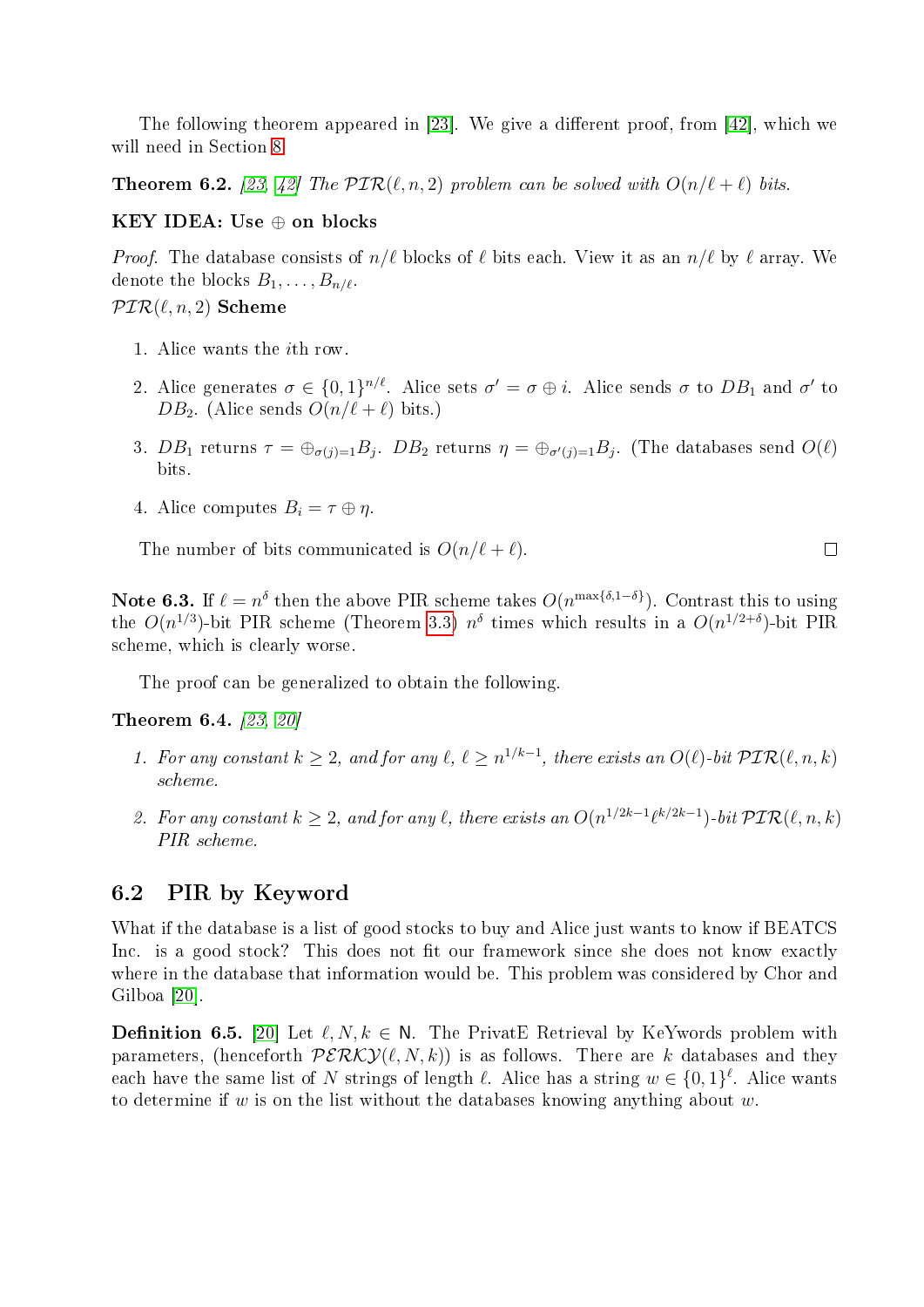**Theorem 6.6.** [\[20\]](#page-28-13) There exists an  $O((N + \ell)(\lg N))$ -bit  $PERKY(\ell, N, k)$  scheme.;

#### KEY IDEA: The words are sorted. Alice uses block PIR and binary search

Proof. The databases store the strings in lexicographic order. Both Alice and the database can view the set of strings as one string of length  $N\ell$ . Alice will first retrieve the middle string on the list using the PIR-block scheme of Theorem [6.2.](#page-16-1) (This takes  $O(N + \ell)$  bits.) If the string is retrieved is lexicographically less than  $w$  then Alice knows that  $w$  is in the second half. If the string is retrieved is lexicographically more than  $w$  then Alice knows that w is in the second half. If the string is retrieved is w then Alice knows that w is in the list but cannot stop here or else the database will know what she was looking for (so she flips a coin to decide to go right or left). In all three cases Alice proceeds on either a real or fake binary search to determine if w is in the database. The entire process takes  $O((N/\ell + \ell)(\lg N))$  $\Box$ bits.

Note 6.7. Using perfect hash functions  $\mathcal{PERKY}(\ell, N, k)$  can be solved in  $O(N + \ell)$  bits [\[20\]](#page-28-13).

# 7 Variants of PIR and CPIR

### 7.1 Robust PIR Schemes

In the standard PIR model the databases never break down (return no answer) and are never Byzantine (return a false answer). Beimel and Stahl [\[14\]](#page-28-14) consider what can be done if some of the databases break down or return false answers.

**Definition 7.1.** [\[14\]](#page-28-14) A k-out-of-m PIR scheme is an m-DB PIR scheme that works even if only k of the databases send back answers (the rest return nothing). Note that a standard k-DB PIR scheme is a k-out-of-k database PIR scheme. Note also that if there is a k-DB  $b(n)$ -bit PIR scheme then there is an easy  $\binom{m}{k}b(n)$ -bit k-out-of-m PIR scheme (have each  $k$ -sized subset of the  $m$  databases execute the original PIR scheme). Note also that the following 2-round solution works: in the first round send one bit to each DB and ask it to return that bit, which suffices to see which DB's are functioning. In this section we only consider 1-round solutions.

<span id="page-17-0"></span>**Theorem 7.2.** [\[14\]](#page-28-14) If there is a 2-DB 1-round  $b(n)$ -bits PIR scheme then there is a 2out-of-m databases  $O(b(n)m \lg m)$ -bit PIR scheme. Hence, using Theorem [3.3,](#page-4-0) there is a 2-out-of-m  $O(n^{1/3}m \lg m)$ -bit PIR scheme.

*Proof.* We assume m is a power of 2. Number the databases  $DB_{\sigma}$  as  $\sigma \in \{0,1\}^{\lg m}$ .

- 1. Alice wants  $x_i$ .
- 2. Alice generates questions for two databases as though she is going to execute the 2-DB PIR scheme. Repeat this (lg m)−1 times. Now Alice has lg m query pairs  $(Q_j[0], Q_j[1])$ as  $j = 1, \ldots, \lg m$ . Note that Alice has not sent anything yet.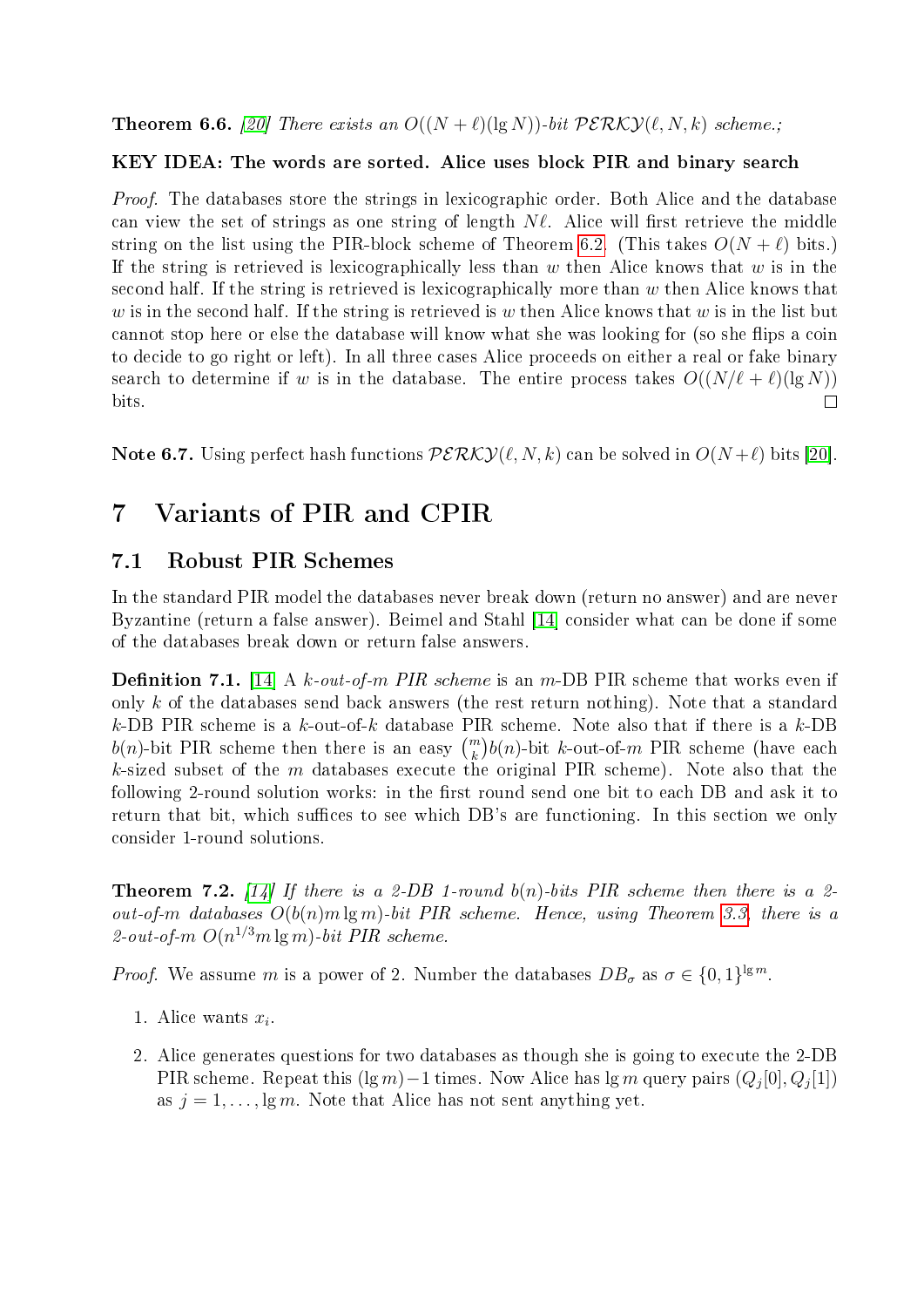3. For each  $\sigma$  Alice sends database  $DB_\sigma$  one query from the pair  $(Q_j[0], Q_1[1])$  by sending

$$
Q_1[\sigma(1)]Q_2[\sigma(2)]\cdots Q_{\lg m}[\sigma(\lg m)].
$$

This takes  $O(b(n)m \lg m)$  bits.

4. Each  $DB_{\sigma}$  sends back the answers it would send back to those queries. This takes  $O(b(n)m \lg m)$  bits.

Note that, for all  $\sigma$  and  $j$ , database  $DB_\sigma$  does not get both a  $Q_j[0]$  and  $Q_j[1]$ . Hence this is private. Also note that even if only two databases  $DB_{\sigma}$  and  $DB_{\tau}$  respond, and if j is such that  $\sigma(j) \neq \tau(j)$ , then these two databases will give you some pair of queries  $(Q_j[0], Q_1[1])$ . This will suffice to find  $x_i$ .  $\Box$ 

Note 7.3. There is an alternative proof of Theorem [7.2](#page-17-0) that uses Shamir's secret sharing [\[56\]](#page-30-6).

For the general case perfect hash families are used to obtain the following.

**Theorem 7.4.** [\[14\]](#page-28-14) There is a k-out-of-m  $2^{\tilde{O}(k)}n^{2\lg\lg k/k\lg k}m\lg m\text{-}bit\,PIR\,scheme.$ 

We now look at the case where some databases can answer with the wrong information.

**Definition 7.5.** [\[14\]](#page-28-14) Let  $b, k, m \in \mathbb{N}$ . A b-Byzantine k-out-of-m PIR scheme is an m-DB PIR scheme that works even if only k of the PIR schemes return answers and  $\leq b$  of them return incorrect answers. (Note that the b bad databases do not collude.)

**Theorem 7.6.** [\[14\]](#page-28-14) There is a k/3-Byzantine robust k-out-of-m  $O(kn^{1/(\lfloor k/3\rfloor m \lg m)}$ -bit PIR scheme.

What if the b bad databases collude? In this case we will allow any b databases to collude and hence we can use the terminology of Section [7.4.](#page-21-0)

**Theorem 7.7.** [\[14\]](#page-28-14) Assume  $b < k/3$ . There is a b-private b-Byzantine k-out-of-m  $O(\frac{k}{3})$  $\frac{k}{3b}n^{1/\lfloor(k-1)/3t\rfloor}m\lg m$ )-bit PIR scheme.

These last two theorems use polynomial interpolation.

### <span id="page-18-0"></span>7.2 Symmetric PIR Schemes

In the standard model Alice may end up learning more than the one bit she is curious about. Gertner et al. [\[34\]](#page-29-14) considered the the question of preventing Alice from learning any more than  $x_i$ .

**Definition 7.8.** [\[34\]](#page-29-14) A *Symmetric PIR* scheme (henceforth SPIR) is a PIR scheme where, at the end, Alice learns nothing more than  $x_i$ . We will allow the databases to share a common random string; however, the length of that string will be one of our parameters. There are two types of SPIR: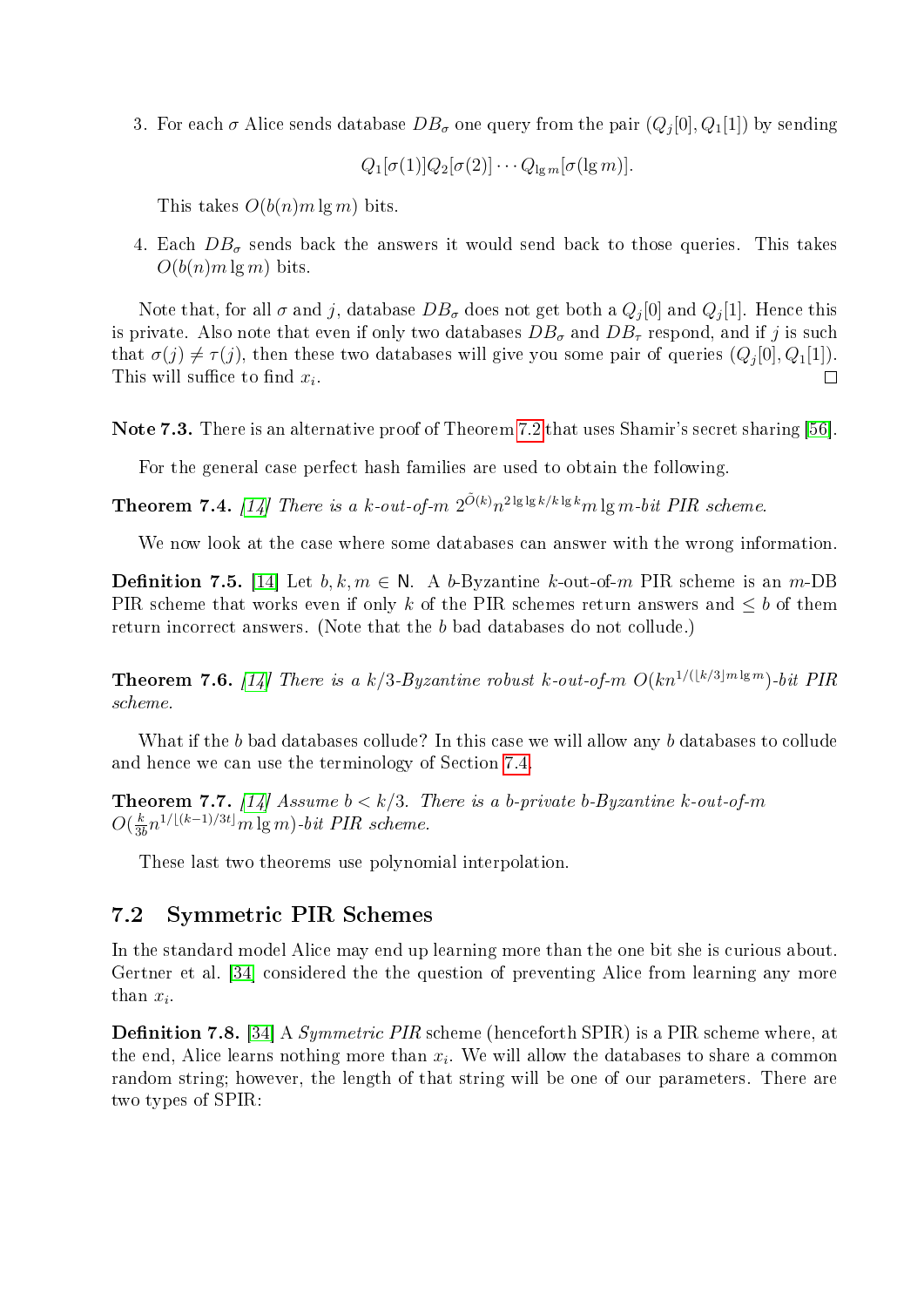- 1. Those where Alice is honest-but-curious (she will follow the PIR scheme but will try to use the information gathered to find out more information).
- 2. Those where Alice is dishonest (she may choose to not follow the PIR scheme in order to find out some information).

We will need to look at the complexity of a PIR scheme slightly differently than usual to state the next theorem.

**Definition 7.9.** A 1-round  $(\alpha(n), \beta(n))$ -bit PIR scheme is a PIR scheme where Alice sends a string of length  $\alpha(n)$  and then receives, from each database, a string of length  $\beta(n)$ .

**Theorem 7.10.** [\[34\]](#page-29-14) Let  $k \geq 2$ . Assume there exists  $P$ , a k-DB 1-round  $(\alpha(n), \beta(n))$ -bit PIR scheme. Then there exists a 1-round  $(k+1)$ -DB  $(\alpha(n)+(k+1)$  [lg n],  $\beta(n)+1$ ]-bit SPIR scheme  $\mathcal{P}'$  that uses a shared random string of length n.  $\mathcal{P}'$  works in the honest-but-curious model. We obtain, using Theorem [3.3,](#page-4-0) a 3-DB  $O(n^{1/3})$ -bit SPIR scheme.

#### Proof sketch:

We prove the  $k = 2$  case; the extension is obvious. We do not include the proofs of security. The databases are  $DB_0, DB_1, DB_2$  and all have  $x \in \{0,1\}^n$  as well as a shared random string  $r \in \{0,1\}^n$ . It will turn out that  $DB_0$  does not need r.

- 1. Alice has i. We take  $i \in \{0, \ldots, n-1\}$  since we will be using mod n arithmetic. Alice sends queries to  $DB_1$  and  $DB_2$  as she would in PIR scheme  $P$  (this takes  $2\alpha(n)$  bits). She then generates  $\Delta \in \{0, \ldots, n-1\}$ . Alice sends  $\Delta$  to  $DB_1$  and  $DB_2$ , and sends  $i' \equiv i - \triangle \pmod{n}$  to  $DB_0$  (this takes  $\lg n$  bits).
- 2.  $DB_1$  and  $DB_2$  compute r' which is r shifted cyclically  $\triangle$  places to the right. Then DB<sub>1</sub> and DB<sub>2</sub> compute  $x' = x \oplus r'$ . DB<sub>1</sub> and DB<sub>2</sub> answer the query Alice sent to them as if the database was x'. (This takes  $\beta(n)$  bits.)
- 3.  $DB_0$  sends  $r_{i'}$ . (This takes one bit.)
- 4. Alice reconstructs  $x_i'$  and then computes  $x_i = x_i' \oplus r_{i'}$ . (Note that  $x_i' = x_i \oplus r_{i'}$  so  $x'_{i} \oplus r_{i'} = x_{i} \oplus r_{i'} \oplus r_{i'} = x_{i}$ .

 $\Box$ 

For the case where Alice is dishonest a new primitive is introduced called *Conditional* Disclosure of Secrets which is a generalization of t-out-of-m secrets sharing [\[56\]](#page-30-6). It is used to obtain the following results.

**Theorem 7.11.** [\[34\]](#page-29-14) Assume there exists  $P$ , a 1-round k-DB  $(\alpha(n), \beta(n))$ -bit PIR scheme. Then there exists a 1-round  $(k+1)$ -DB  $(\alpha(n)+(k+1)$  [lg n],  $2\beta(n)$ )-bit SPIR scheme  $\mathcal{P}'$  that uses a shared random string of length  $O(n + \beta(n))$ . P' and works when Alice is dishonest. We obtain, using Theorem [3.3,](#page-4-0) a 3-DB  $O(n^{1/3})$ -bit SPIR scheme.

The above theorems are very general in that they take *any* PIR schemes and modify them to form a SPIR scheme. The next theorem is proven by taking a particular PIR scheme, the one from Theorem [3.7,](#page-7-0) and modifying it.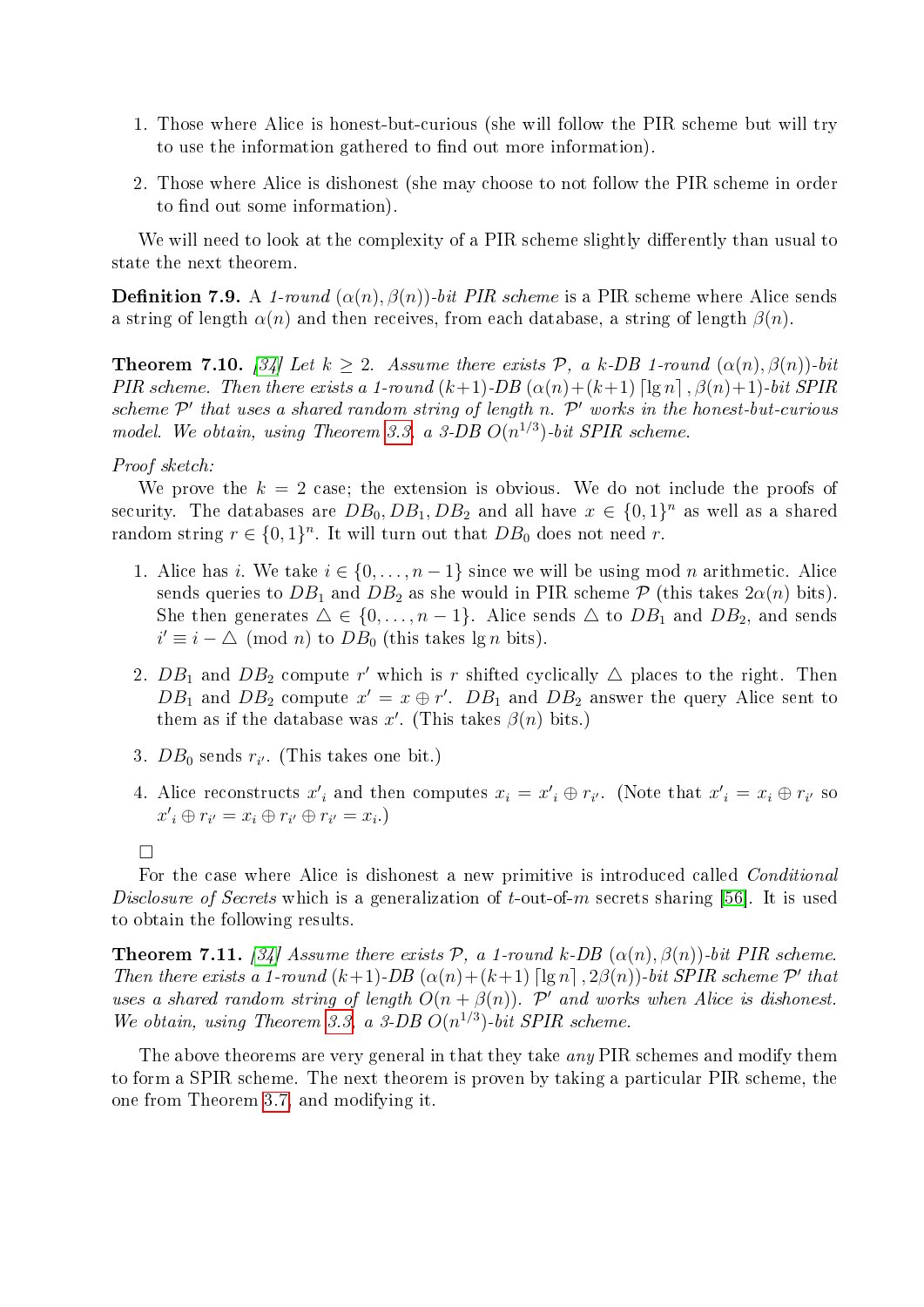**Theorem 7.12.** [\[34\]](#page-29-14) For every constant  $k \geq 2$  there exists a k-DB SPIR scheme with communication complexity and shared randomness  $O(n^{1/2k-1})$  which works when Alice is dishonest.

**Theorem 7.13.** [\[34\]](#page-29-14) There exists a  $\lceil \lg n + 1 \rceil$  database  $O(\lg^2 n \lg \lg n)$ -bit SPIR scheme with communication complexity and shared randomness  $O(\lg^2 n \lg \lg n)$  which works when Alice is dishonest.

The notion of SPIR has also been looked at in the context of computational PIR by Mishra and Sarkar [\[51,](#page-30-7) [52\]](#page-30-8). Their main result assumes that both quadratic residue (see Definition [4.1\)](#page-10-0) is hard, and the XOR assumption (to be defined below) is true. The XOR assumption was first articulated in  $[51]$ . They claim to have theoretical results and simulations as evidence for it.

**Definition 7.14.** [\[51,](#page-30-7) [52\]](#page-30-8) The following is the XOR assumption. Let N be the product of two primes that are roughly the same length. Let x, y be picked from  $\{0, \ldots, N\}$  at random. Let  $z = x \oplus y$ . Then

> $\text{Prob}(x \in \text{QR} \land y \in \text{QR} \mid z) = 1/4$  $Prob(x \in QR \wedge y \notin QR \mid z) = 1/4$  $\text{Prob}(x \notin \text{QR} \land y \in \text{QR} \mid z) = 1/4$  $\text{Prob}(x \notin \text{QR} \land y \notin \text{QR} \mid z) = 1/4$

We state the following informally.

**Theorem 7.15.** [\[51,](#page-30-7) [52\]](#page-30-8) If the quadratic residue problem is hard and the XOR assumption is true then there is a 1-DB SPIR of complexity  $O(n^{\epsilon})$  where  $\epsilon$  depends on the particular hardness assumption for quadratic residue problem. This scheme works when Alice is dishonest.

The above Theorem follows more generally (and under weaker assumptions) from a general PIR to SPIR transformation by Naor and Pinkas [\[53\]](#page-30-9). This transformation takes any PIR scheme and, using a logarithmic number of oblivious transfers, turns it into a (computational) SPIR scheme. Since PIR implies OT, we get that in the computational setting PIR implies SPIR with no further assumptions and with a minor increase to the communication complexity. (NOTE- the above paragraph is quoted word for word from an email from Yuval Ishai.)

### 7.3 Information-Theoretic PIR without Replication

In the standard model there are several copies of the database, which may be a security risk. This problem was addressed by Gertner et al. [\[33\]](#page-29-15). Ideally we would like the databases themselves to not be able to (separately) deduce anything about x. Even more ideal- we want no t databases to be able to collude to find out anything about  $x$ .

**Theorem 7.16.** [\[33\]](#page-29-15) Assume there exists a k-DB  $\alpha(n)$ -bit PIR scheme. Assume further that the only queries that Alice asks are of the form "give me  $\bigoplus_{a \in T} x_a$ " Then there is a  $(t+1)k$ -DB  $2\alpha(n)$ -bit PIR scheme such that if any t databases collude they still cannot deduce anything about x.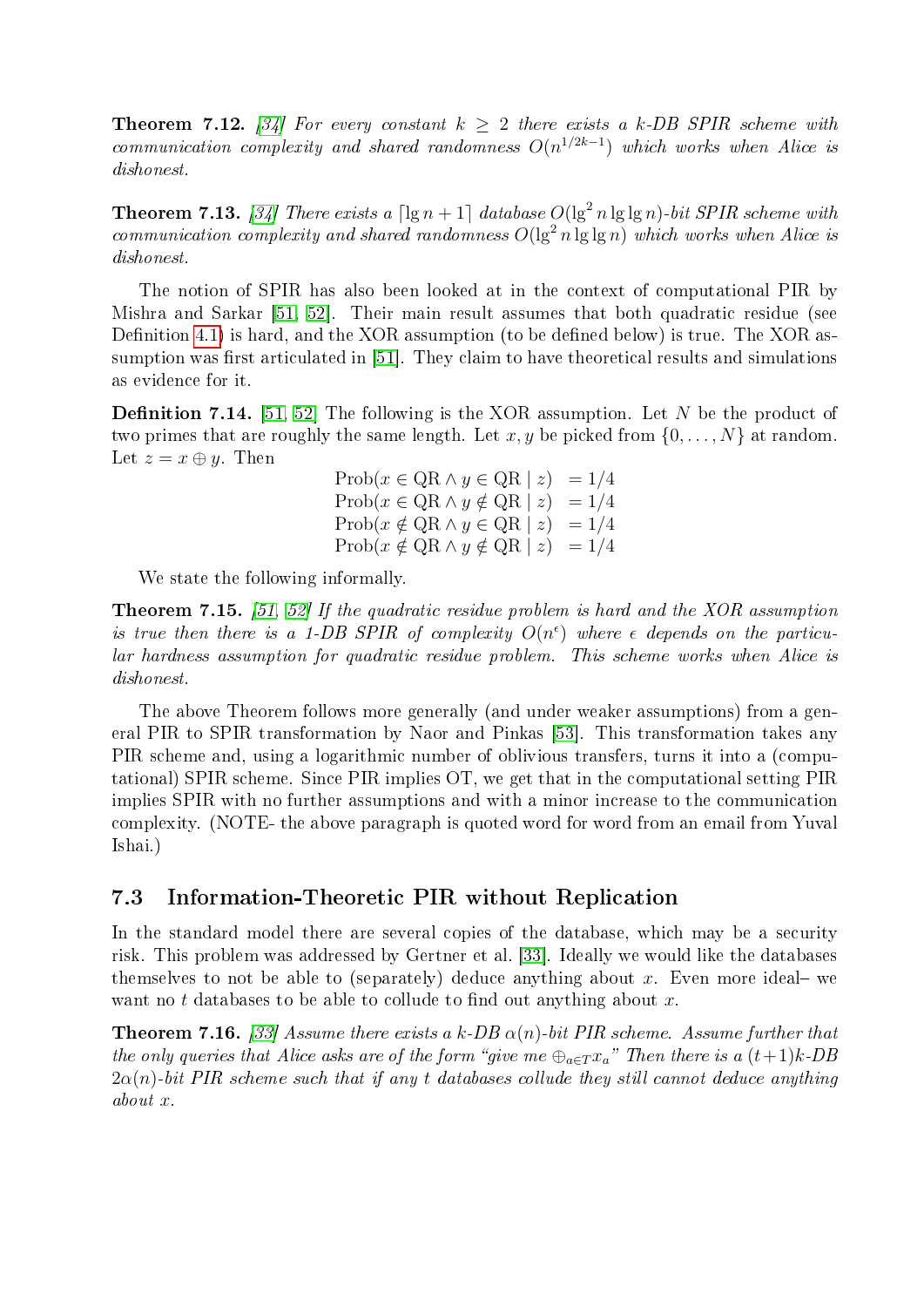*Proof sketch:* We will do the  $t = 2$  case; the generalization is obvious. The databases will be called  $DB_1^1, DB_2^1, DB_1^2, DB_2^2, DB_1^3, DB_2^3, \ldots, DB_1^k, DB_2^k$ . For  $1 \le j \le k$  the database  $DB_1^j$  will have a random string  $r_1^j \in \{0,1\}^n$  and  $DB_2^j$  will have  $r_2^j$  $x_2^j$  such that  $r_1^j \oplus r_2^j = x$ . Note that none of the databases have any information about  $x$ .

- 1. Alice has i.
- 2. Alice simulates the PIR scheme  $\mathcal P$  as follows: if she wants to make the query  $\bigoplus_{a\in T} x_a$ of database j, she makes it to both  $DB_1^j$  and  $DB_2^j$ . She gets back bits  $b_1$  and  $b_2$ . The bit  $b = b_1 \oplus b_2$  is the answer to her query. Note that this takes  $2\alpha(n)$  bits.

 $\Box$ 

The paper also considers the case where one of the databases has  $x$  but the others, even if they work together, cannot obtain any information about x. This is called "total" independence

**Theorem 7.17.** [\[33\]](#page-29-15) Assume there exists  $P$  k-DB  $\alpha(n)$ -bit PIR scheme. Then there is a  $2k + 1$ -DB  $\alpha(n)$  lg n-bit SPIR scheme such that one of the database has x and all the rest, even if they collude, cannot learn anything about x.

#### <span id="page-21-0"></span>7.4 t-private PIR Schemes

In the basic model we assumed that none of the databases talk to each other. Chor et al. raised the question of what happens if some of the databases talk to each other. A PIR scheme is t-private [\[22\]](#page-28-3) if no subset of t of them can determine anything about i. Note that standard PIR schemes are 1-private.

Let  $k, t \in \mathbb{N}$ .

- 1. Chor et al. [\[22\]](#page-28-3) show that there is a *t*-private, *k*-DB,  $O(tn^{t/k})$  PIR scheme [22]. This paper uses polynomial interpolation.
- 2. Ishai and Kushilevitz [\[40,](#page-29-0) [10\]](#page-27-4) have shown the following. Let d be such that

$$
k = \min\left\{ \left\lfloor dt - \frac{d+t-3}{2} \right\rfloor, dt - t + 1 - (d \bmod 2) \right\}.
$$

Then there is a *t*-private, *k*-DB,  $O(k^2 {k \choose k}$  $\binom{k}{t} n^{1/d}$ )-bit PIR scheme. This paper uses linear algebra and secret sharing [\[56\]](#page-30-6).

- 3. Beimel and Ishai [\[9,](#page-27-9) [10\]](#page-27-4) show that there is a *t*-private, k-DB,  $O(n^{1/(2k-1)/t})$ -bit PIR scheme. This papers uses polynomials in a manner similar to that of Theorem [3.10,](#page-9-0) combined with secret sharing [\[56\]](#page-30-6). The technique can be seen as a precursor to the proof of Theorem [3.10.](#page-9-0)
- 4. Blundo et al [\[16\]](#page-28-15) show that there is a *t*-private,  $k$ -DB,  $O(k)$ √  $\overline{n}$ )-bit PIR scheme. This uses blocks of bits and XOR. The result is of interest when  $t > k/2$ .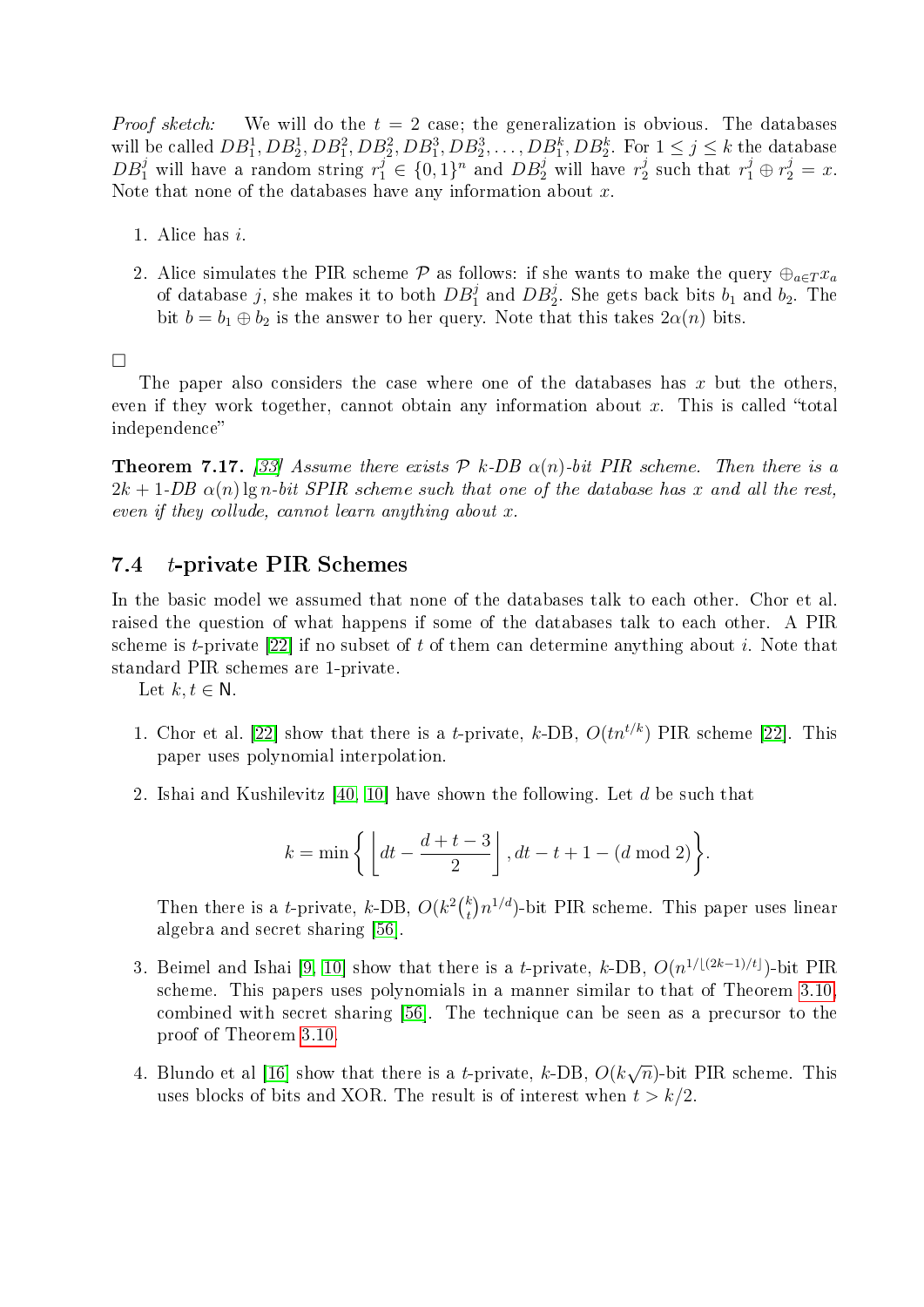### 7.5 PIR's with Preprocessing

In all of the PIR schemes discussed in the prior sections the database has to do  $O(n)$  work, usually taking the XOR of  $n$  bits. Can the amount of work the database does be cut down? This question was raised and partially answered by Beimel et al. [\[13\]](#page-27-10). The key is that some XORs of blocks of bits are precomputed and prestored. This requires additional space. The following are known and are proven in [\[13\]](#page-27-10).

Let  $k > 2$  and  $0 < \epsilon < 1$ .

- 1. There is a k-DB,  $O(k^3n^{1/(2k-1)})$ -bit PIR scheme where the databases does  $O(n/\epsilon(\lg n)^{2k-2})$  work and use  $O(n^{1+\epsilon})$  additional storage. This is a variant of the PIR scheme in [\[10,](#page-27-4) [40\]](#page-29-0). It is possible that a variant of Theorem [3.10](#page-9-0) yields better results.
- 2. If there is a k-DB PIR scheme in which the length of the query sent to each database is  $\alpha$  and the length of the answer of each database is  $\beta$ , then there is a k-DB PIR scheme with  $k\beta$  work,  $k(\alpha + \beta)$  communication, and  $k2^{\alpha}$  extra bits to store.
- 3. There is a k-DB,  $O(n^{1/(k+\epsilon)})$ -bit PIR scheme where the databases do  $O(n^{1/(k+\epsilon)})$  work and use  $O(n^{O(1)})$  additional storage. This follows from Item 2 and a construction from [\[9,](#page-27-9) [10\]](#page-27-4).
- 4. Suppose that homomorphic encryption exists. Then there exists a k-DB CPIR scheme with polynomially many extra bits,  $O(n^{\epsilon})$  communication, and  $O(n^{1/k+\epsilon})$  work. This follows from Item 2 and a generalization of the PIR scheme from Theorem [4.3.](#page-10-2)

### 7.6 Commodity Based PIR

In the standard model of PIR there is a lot of communication between Alice and the databases. Beaver [\[5\]](#page-27-11) began a line of research which aimed at minimizing direct communication between parties in cryptographic schemes. The main ideas was that a third party would be able to help facilitate the scheme but would not learn anything (e.g., the third party might just supply random bits to all parties). DiCrescenzo [\[28\]](#page-28-16) applied this approach to PIR's.

In the results below the third party gives to Alice and the databases a random string. The length of that string is called the *Commodity Complexity*. We want the number of bits communicated between Alice and the databases to be low and we are willing to make the commodity complexity high to obtain that (though we also want to keep it low).

**Theorem 7.18.** [\[5\]](#page-27-11) Let  $k \in \mathbb{N}$ . There is a k-DB PIR scheme where (1) The bits sent between Alice and the databases is  $O(\lg n)$ , and (2) the commodity complexity is  $O(n^{1/k-1})$ .

**Theorem 7.19.** [\[5\]](#page-27-11) Assume the Quadratic Residue problem is hard (see Definition [4.1\)](#page-10-0). Let  $\kappa$  be a security parameter. There is a 1-DB PIR scheme where (1) The bits send between Alice and the databases is  $O(\lg n + \text{poly}(\kappa))$ , and (2) the commodity complexity is  $O(\kappa n)$ .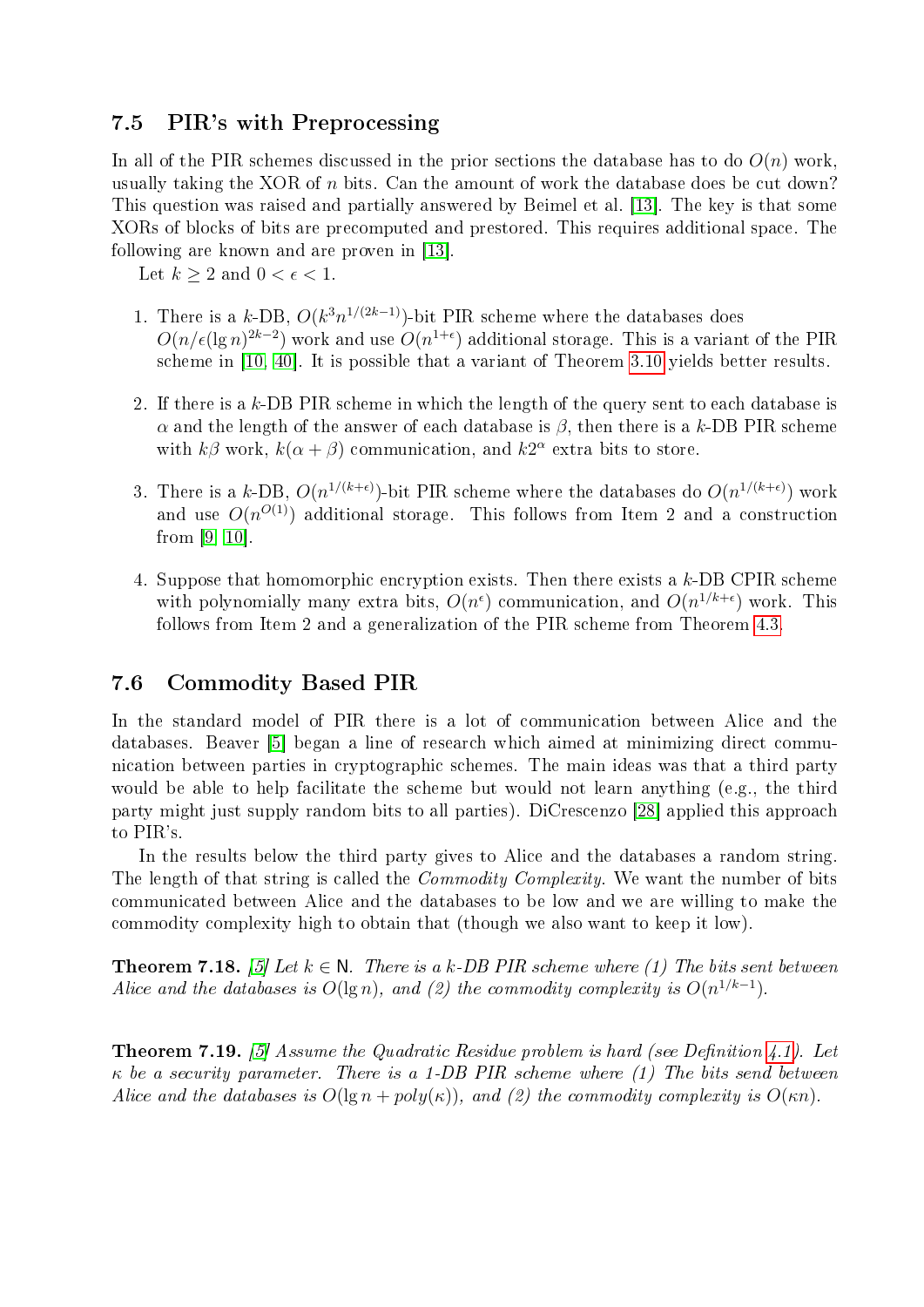# <span id="page-23-0"></span>8 Lower Bounds

Lower bounds on Private Information Retrieval Protocols have been hard to obtain. Lower bounds are (mostly) only known for 2-DB protocols with one round and restrictions on the number of bits returned by the database. Even then, prior to Kerenidis and de Wolf [\[44\]](#page-29-4) all lower bounds had restrictions on the type of answers the database could return.

## 8.1 Lower Bounds For 2-DB 1-Round PIR Schemes

The following list summarizes lower bounds results for 2-DB 1-round PIR schemes.

- 1. Assume only linear answers are allowed. (That is, the answer is an XOR of some of the bits of the database). Goldreich et al. [\[36\]](#page-29-16) show that if the database sends back a query of length a then Alice must send a query of length  $\Omega(\frac{n}{2^a})$ . This proof uses the equivalence between PIR's and locally decodable codes.
- 2. Assume only linear queries are allowed. Chor et al. [\[23\]](#page-28-2) show that if the database sends back an answer of length one then each database must get a query of length at least  $n-1$  bits. This matches an upper bound also in [\[23\]](#page-28-2).
- 3. (No restrictions on the query.) Kerenidis and de Wolf [\[44\]](#page-29-4) show that if Alice only uses a of the bits send back then Alice must send a query of length at least  $\Omega(n/2^{6a})$ . In the case  $a = 1$  at least  $(1 - H(11/14))n - 4 \sim 0.25n$  bits are required. Their proof first converts a 2-DB PIR scheme to a 1-DB quantum PIR scheme and then they show lower bounds on the quantum PIR scheme.
- 4. (No restrictions on the query.) Beigel et al. [\[8\]](#page-27-12) show that if the database sends back a query of length one then Alice must send a query of length least  $n-2$ , which nearly matches an  $n-1$  upper bound (upper bound in [\[23\]](#page-28-2)). The lower bound proof avoids quantum techniques of [\[44\]](#page-29-4). Rather it builds on classical tools developed by Yao [\[60\]](#page-30-10) and Fortnow and Szegedy [\[31\]](#page-28-17) for studying locally-random reductions, a complexitytheoretic tool for information hiding that predates private information retrieval.

## 8.2 Other Lower Bounds

If privacy was not a concern, then Alice could obtain the bit she wants in  $\lg n$  communication. Hence the next result, by Mann [\[50\]](#page-30-4), is important in that it shows that privacy does increase the costs. It is also the only bound that holds for multi-round and one of the few bounds (the only other one is later in this section) that holds for k databases instead of just two.

**Theorem 8.1.** [\[50\]](#page-30-4) Let  $k \geq 2$  and  $\epsilon > 0$ . Every k-DB  $\alpha(n)$ -bit PIR scheme where every database receives the same number of bits has  $\alpha(n) \geq (\frac{k^2}{k-1} - \epsilon) \lg n$ . In particular, taking  $k = 2$  and  $\epsilon = 1/2$ , any 2-DB PIR scheme where every database receives the same number of bits has complexity at least  $3.5 \lg n$ .

Itoh [\[42\]](#page-29-13) proves lower bounds on certain types of PIR schemes.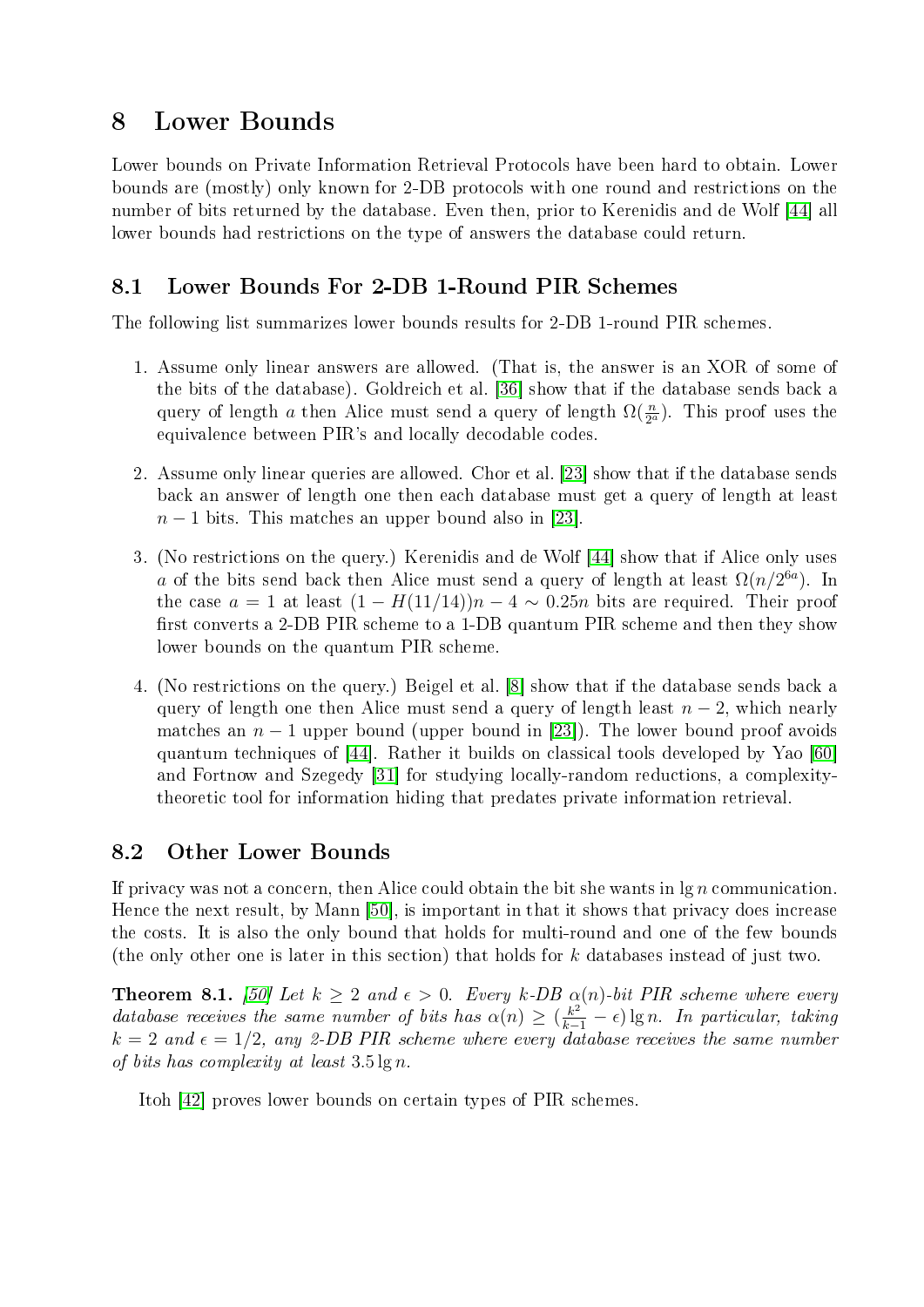**Definition 8.2.** Let  $k, n \in \mathbb{N}$ . Let  $((q_1, \ldots, q_k), (ANS_1, \ldots, ANS_k), \phi)$  be a k-DB 1-round r-random bit PIR for databases of size n with m-bit queries and a-bit answers.

1. The PIR scheme is *linear* if, for all  $j, 1 \leq j \leq k$ , the function  $ANS_j$ , viewed as a function from  $Z_2^m$  to  $Z_2^a$  is linear in each variable. That is, if  $b_1, \ldots, b_{p-1}, b, c, b_{p+1}, \ldots, b_m \in$  $\{0,1\}$  then

$$
ANS_j(b_1, \ldots, b_{p-1}, b+c, b_{p+1}, \ldots, b_m) = ANS_j(b_1, \ldots, b_{p-1}, b, b_{p+1}, \ldots, b_m) + ANS_j(b_1, \ldots, b_{p-1}, c, b_{p+1}, \ldots, b_m)
$$

- 2. Let  $\ell \in \mathbb{N}$ . The PIR scheme is  $\ell$ -multilinear if, for all  $j, 1 \leq j \leq k$ , the function  $ANS_j$ , viewed as a function from  $((Z_2)^{\ell})^{m/\ell}$  to  $Z_2^a$  is linear in each variable. That is, if  $b_1, \ldots, b_{p-1}, b, c, b_{p+1}, \ldots, b_{m/\ell} \in \{0, 1\}^{\ell}$  then  $ANS_j (b_1, \ldots, b_{p-1}, b+c, b_{p+1}, \ldots, b_{m/\ell}) = \ ANS_j (b_1, \ldots, b_{p-1}, b, b_{p+1}, \ldots, b_{m/\ell})$  $+$   $ANS_j(b_1, \ldots, b_{p-1}, c, b_{p+1}, \ldots, b_{m/\ell})$
- 3. Let  $\ell \in \mathbb{N}$ . The PIR scheme is  $\ell$ -affine if, for all  $j, 1 \le j \le k$ , the function  $ANS_j$ , viewed as a function from  $((Z_2)^{\ell})^{m/\ell}$  to  $Z_2^a$  is affine with constant  $0^{\ell}$  in each variable. That is, if  $b_1, \ldots, b_{p-1}, b, c, b_{p+1}, \ldots, b_{m/\ell} \in \{0, 1\}^{\ell}$  then

$$
ANS_j(b_1, \ldots, b_{p-1}, b+c, b_{p+1}, \ldots, b_{m/\ell}) = ANS_j(b_1, \ldots, b_{p-1}, b, b_{p+1}, \ldots, b_{m/\ell}) + ANS_j(b_1, \ldots, b_{p-1}, c, b_{p+1}, \ldots, b_{m/\ell}) + ANS_j(b_1, \ldots, b_{p-1}, 0^{\ell}, b_{p+1}, \ldots, b_{m/\ell}).
$$

Note 8.3. There is a k-DB  $O(k^3n^{1/k})$ -bit PIR scheme from [\[40,](#page-29-0) [10,](#page-27-4) Section 3.2] is  $\ell$ multilinear with  $\ell = (k-1)^2$ . There is a k-DB  $O(k^3n^{1/2k-1})$ -bit PIR scheme from [\[40,](#page-29-0) [10,](#page-27-4) Section 3.3] is  $\ell$ -affine with  $\ell = (2k - 1)(k - 1)$ .

We prove a weak version of a theorem in [\[42\]](#page-29-13) and then state several other theorems from [\[42\]](#page-29-13).

The following is an information-theoretic argument that we leave to the reader.

<span id="page-24-0"></span>**Theorem 8.4.** [\[23\]](#page-28-2) In a 1-DB PIR scheme the complexity is at least n.

<span id="page-24-1"></span>**Theorem 8.5.** [\[42\]](#page-29-13) Any k-DB linear PIR scheme has complexity at least  $\sqrt{\frac{n}{2k}}$ .

Proof. Assume, by way of contradiction, that there is a k-DB linear PIR scheme

KEY IDEAS: Using linearity Alice can reconstruct the answers to any queries she wants. This enables her to obtain a 1-DB sublinear PIR scheme, which contradicts Theorem [8.4.](#page-24-0)

 $((q_1, \ldots, q_k), (ANS_1, \ldots, ANS_k), \phi)$  with complexity  $\sqrt{\frac{n}{2k}}$ . We will assume that  $q_j$  returns a string of length  $m_j$  and that  $ANS_j$  returns a string of length  $a_j$ . We will use this to build a 1-DB PIR scheme of complexity  $\langle n, \text{ which contradicts Theorem 8.4.}$  $\langle n, \text{ which contradicts Theorem 8.4.}$  $\langle n, \text{ which contradicts Theorem 8.4.}$ 

#### 1-DB PIR Scheme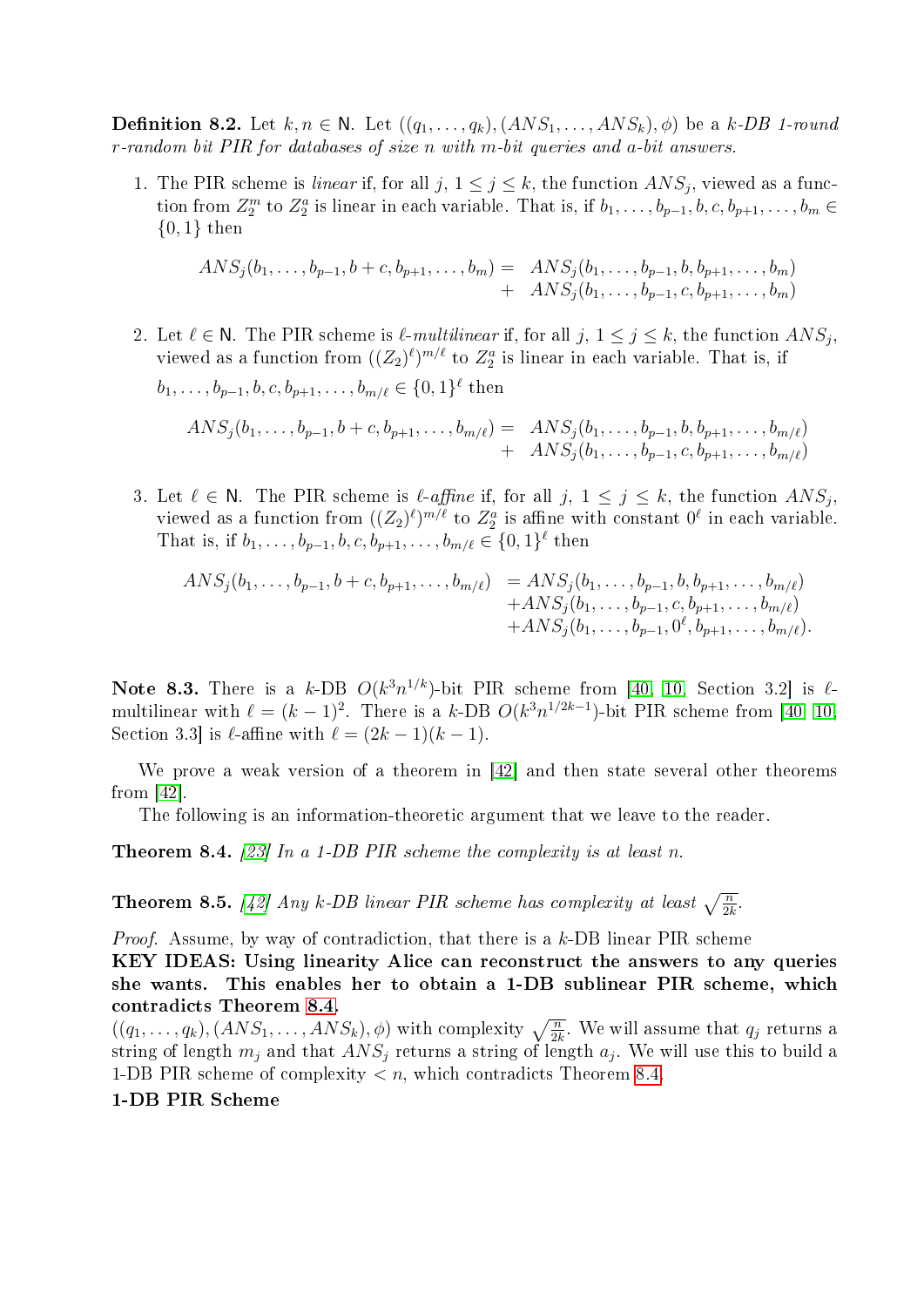- 1. Alice has i. The database has x. Alice generates  $\rho$  at random and forms the queries  $q_1(i, \rho), q_2(i, \rho), \ldots, q_k(i, \rho)$ . Alice does not send anything!
- 2. The database returns the following:

 $ANS_1(x, 10^{m_1-1}), ANS_1(x, 010^{m_1-2}), ANS_1(x, 0010^{m_1-3}), \ldots, ANS_1(x, 0^{m_1-1}1),$  $ANS_2(x, 10^{m_2-1}), ANS_2(x, 010^{m_2-2}), ANS_2(x, 0010^{m_2-3}), \ldots, ANS_2(x, 0^{m_2-1}1),$ . . .  $ANS_k(x, 10^{m_k-1}), ANS_k(x, 010^{m_k-2}), ANS_k(x, 0010^{m_k-3}), \ldots, ANS_k(x, 0^{m_k-1}1).$ 

- 3. (This is the real key.) Since the PIR scheme is linear Alice can, for every  $j, 1 \leq j \leq k$ , deduce  $ANS<sub>j</sub>(x, q<sub>j</sub>(i, \rho)).$
- 4. Alice can easily compute  $\phi$  and hence  $x_i$ .

This PIR scheme sends a total of  $m_1a_1+m_2a_2+\cdots+m_ka_k$  bits. Hence we are interested in the maximum value  $\sum_{j=1}^{k} m_j a_j$  can take on. We know that  $\sum_{j=1}^{k} (m_k + a_k) \leq \sqrt{\frac{n}{2k}}$ . One can show that the maximum value that  $m_1a_1 + m_2a_2 + \cdots + m_ka_k$ , given  $\sum_{j=1}^k (m_k + a_k) \leq \sqrt{\frac{n}{2k}}$ , occurs when, for all  $j, 1 \leq j \leq k, a_j = m_j = \sqrt{\frac{n}{4k^2}}$ . In this case we get  $m_1a_1 + m_2a_2 + \cdots + m_ka_k = k(n/4k) = n/4 < n$ .  $\Box$ 

This is a contradiction.

Theorem [8.5](#page-24-1) is tight since Theorem [6.2](#page-16-1) has a 2-DB O( √  $\widehat{n}$ )-bit PIR linear scheme.

In Theorem [8.5](#page-24-1) the k can be replaced by an  $k-1$  by allowing the first query to be sent and answered. Using this, and generalizing the proof, one can prove the following.

<span id="page-25-0"></span>**Theorem 8.6.** [\[42\]](#page-29-13) Let  $k, \ell \in \mathbb{N}$ . Let  $\epsilon > 0$ . Let  $\mathcal{P}$  be any k-DB  $\ell$ -multilinear PIR scheme. Let  $\alpha(n)$  be its complexity. For almost all  $n, \alpha(n) \geq (1/(k-1)^{1/\ell+1} - \epsilon)n^{1/\ell+1}$ .

Theorem [8.6](#page-25-0) is not tight. There is an  $(k-1)^2$ - multilinear PIR scheme in [\[40,](#page-29-0) [10,](#page-27-4) Section 3.2 that has complexity  $O(k^3n^{1/k})$ . The lower bound implied by Theorem [8.6](#page-25-0) is

$$
\Big(\frac{1}{(k-1)^{1/(k-1)^2+1}}-\epsilon\Big)n^{1/(k-1)^2+1}.
$$

The proof can be further generalized to show the following.

**Theorem 8.7.** [\[42\]](#page-29-13) Let  $k, \ell \in \mathbb{N}$ . Let  $\epsilon > 0$ . Let  $\mathcal{P}$  be any k-DB  $\ell$ -affine PIR scheme. Let  $\alpha(n)$  be its complexity. For almost all  $n \alpha(n) \geq (\frac{1}{(k-1)^{1/\ell+1}} - \epsilon)n^{1/\ell+1}$ .

Theorem [8.6](#page-25-0) is not tight. There is an  $(2k-1)(k-1)$ - affine PIR scheme in [\[40,](#page-29-0) [10,](#page-27-4) Section 3.3 that has complexity  $O(k^3 n^{1/k})$ . The lower bound implied by Theorem [8.6](#page-25-0) is

$$
\left(\frac{1}{(k-1)^{1/(2k-1)(k-1)+1}} - \epsilon\right) n^{1/(2k-1)(k-1)^2+1}.
$$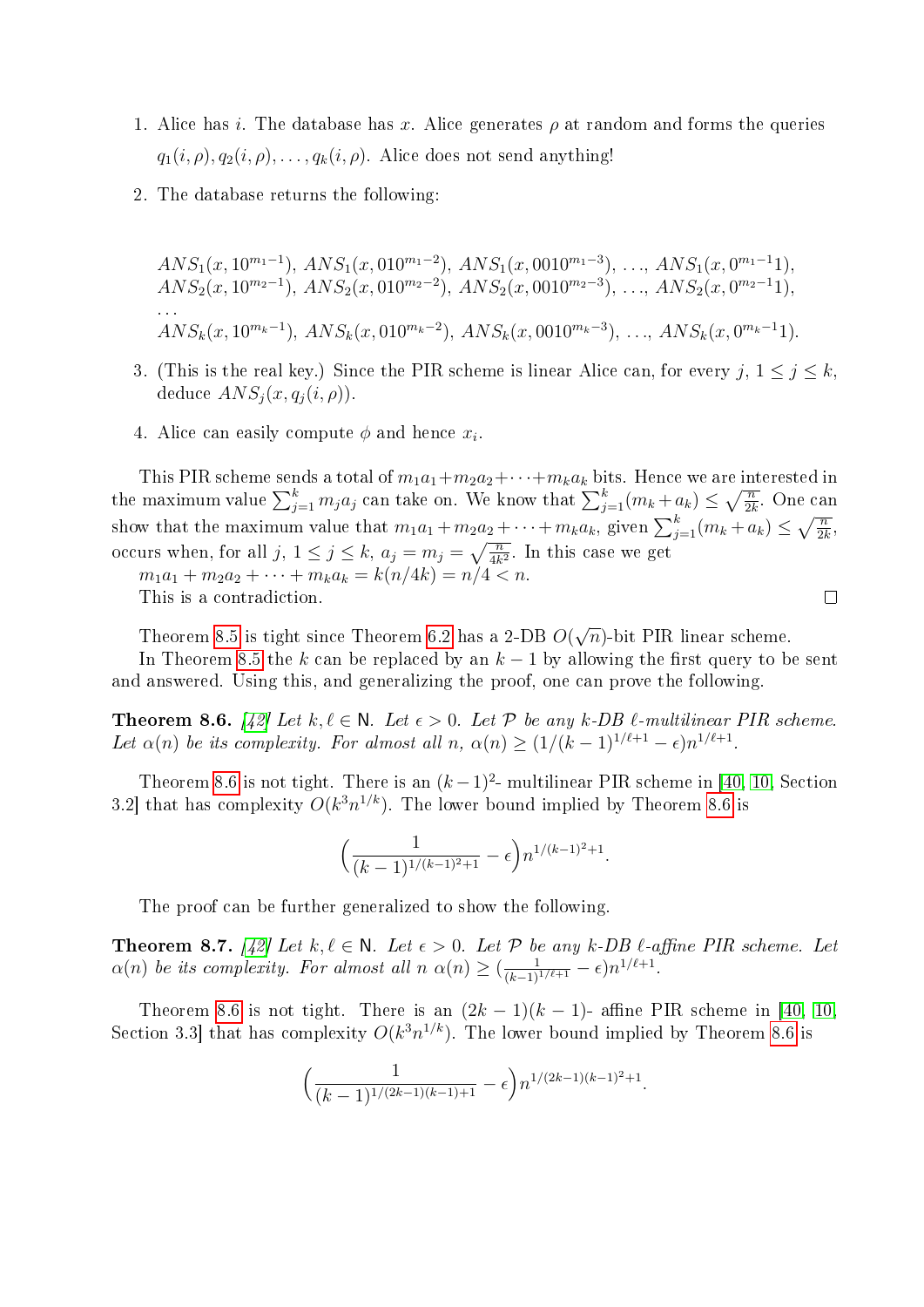# 9 Open Problems

- 1. Find a k-DB PIR scheme that uses less than  $n^{O(\lg \lg k / k \lg k)}$  bits. The authors of [\[12\]](#page-27-5) claim that their method, properly formalized, might yield a k-DB  $n^{O(1/k^2)}$  scheme; however, it cannot be pushed further than that. Hence one plausible goal is to use their method (or others) to obtain a k-DB  $n^{O(1/k^2)}$  scheme. We conjecture that this can be done.
- 2. The only lower bounds known are on fairly restrictive models. It is open to prove any bounds on an unrestricted model. We conjecture that  $n^{\Theta(1/k^2)}$  is both an upper and lower bound.
- 3. All known PIR schemes are 1-round. We conjecture that if there is a k-DB,  $n^{\alpha(k)}$ -bit PIR scheme then there is a 1-round k-DB,  $n^{O(\alpha(k))}$ -bit PIR scheme. It may even be that there is a 1-round k-DB  $n^{\alpha(k)}$ -bit PIR.
- 4. What conjecture (e.g., the existence of 1-way functions) is equivalent to 1-DB  $o(n)$ bit PIR? 1-DB  $(n - o(n))$ -bit PIR? 1-DB  $(n - c)$ -bit PIR? We conjecture that these questions do not have nice answers.

The biggest frustration about PIR's is the lack of good lower bounds. This is particularly striking since we are dealing with communication complexity where lower bounds are possible and plentiful (see [\[54\]](#page-30-11)). We also note that hard results from Communication Complexity are not used that much in PIR (the only exception known to the author is Theorem [5.1](#page-13-0) which uses randomized lower bounds for IP). Perhaps a more extensive use of these techniques would help; however many people work in both fields so it's not as though those results are unknown to the researchers.

# 10 Commentary

I have been asked "Having read 27 papers on PIR what do you think of the field?" Well the word 'read' may be overly generous; however, I do have the following impressions:

(1) Some of the results are simple enough to present in an undergraduate cryptography class. I have taught Theorems [3.3](#page-4-0) and [4.3.](#page-10-2) towards the end of such a course (after the mandatory material was covered) and it worked well.

(2) PIR is interesting in that it is a simple model and yet proving things about it seems to require knowing material from other fields. Communication Complexity, Computational Number Theory, Complexity Theory, Cryptography, Combinatorics, all play a role. Hence a course on it would be an excellent and motivated way to get into these other subjects.

(3) How interesting is PIR? A field is interesting if it answers a fundamental question, or connects to other fields that are interesting, or uses techniques of interest. While I don't see PIR as being fundamental, I do see it as both connecting to fields of interest and using interesting techniques.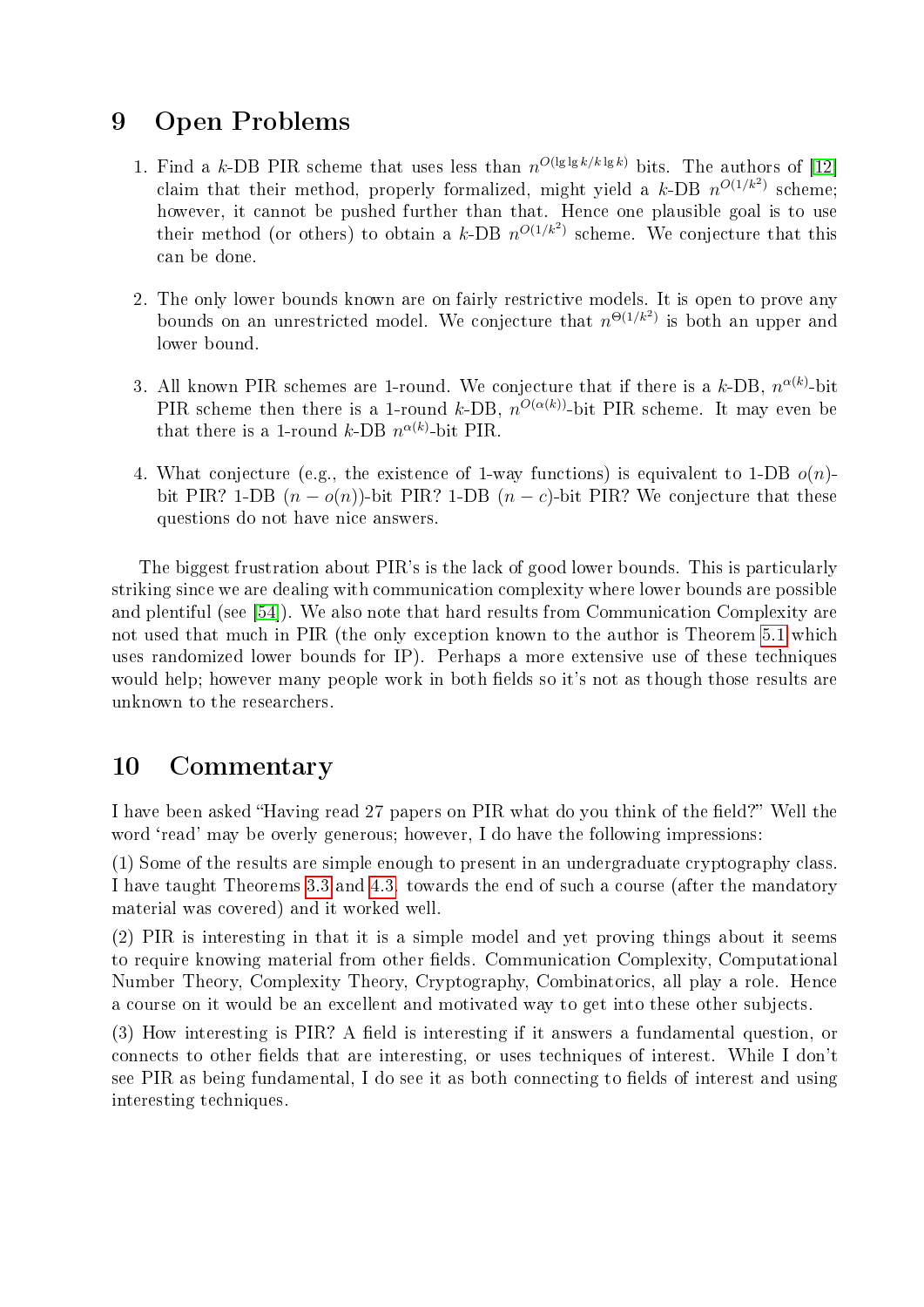## 11 Acknowledgments

I would like to thank Clyde Kruskal and Charles Lin for proofreading. I would also like to thank Eyal Kushilevitz for useful email exchanges and for writing a constant fraction of the papers on PIR. In addition I would like to thank Amos Beimel, Yuval Ishai, and Eyal Kusilevitz, for proofreading and catching some subtle errors.

# References

- <span id="page-27-0"></span>[1] M. Abadi, J. Feigenbaum, and J. Killian. On hiding information from an oracle. Journal of Computer and Systems Sciences, 39, 1989.
- <span id="page-27-3"></span>[2] A. Ambainis. Upper bound on the communication complexity of private information retrieval. In Proc. of the 24th ICALP, 1997.
- <span id="page-27-7"></span>[3] D. Asonov. Private information retrieval. In GI Jahrestagung  $(2)$ , pages 889–894, 2001.
- <span id="page-27-8"></span>[4] D. Asonov and J.-C. Freytag. Almost optimal private information retrieval. In 2nd Workshop on Privacy Enhancing Technologies (PET2002), 2002.
- <span id="page-27-11"></span>[5] D. Beaver. Commodity-based cryptography. In Proc. of the 29th ACM Sym. on Theory of Computing, pages  $446-455$ , 1997.
- <span id="page-27-2"></span>[6] D. Beaver and J. Feigenbaum. Hiding instances in mulit-oracle queries. In Proc. of the 7th Sym. on Theoretical Aspects of Computer Science, volume 415 of Lecture Notes in Computer Science, pages 3748, Berlin, 1990. Springer-Verlag.
- <span id="page-27-1"></span>[7] D. Beaver, J. Feigenbaum, J. Kilian, and P. Rogaway. Locally random reductions: improvements and applications. Journal of Cryptology, 10, 1997. Earlier version in 1990 CRYPTO.
- <span id="page-27-12"></span>[8] R. Beigel, L. Fortnow, and W. Gasarch. A nearly tight lower bound for private information retrieval protocols. Technical Report TR03-087, Electronic Colloquim on Computational Complexity (ECCC), 2003. See www.ecc.uni-trier.de/eccc/.
- <span id="page-27-9"></span>[9] A. Beimel and Y. Ishai. Information retrieval private information retrieval: A unified construction. In ICALP01, 2001. Also in ECCCTR, 2001. Also available at springer verlag website www.springerlink.com if you or your school is registered. Also part of the paper General constructions for information-theoretic private information retrieval by Beimel, Ishai, and Kushilevitz.
- <span id="page-27-4"></span>[10] A. Beimel, Y. Ishai, and E. Kushilevitz. General constructions for informationtheoretic private information retrieval, 2003. Unpublished manuscripte available at www.cs.bgu.ac.il/ beimel/pub.html.
- <span id="page-27-6"></span>[11] A. Beimel, Y. Ishai, E. Kushilevitz, and T. Malkin. One-way functions are essential for singleserver private information retrieval. In Proc. of the 31th ACM Sym. on Theory of Computing, 1999.
- <span id="page-27-5"></span>[12] A. Beimel, Y. Ishai, E. Kushilevitz, and J.-F. Rayomnd. Breaking the  $o(n^{1/(2k-1)})$  barrier for information-theoretic private information retrieval. In Proc. of the  $\angle 3st$  IEEE Sym. on Found. of Comp. Sci., 2002.
- <span id="page-27-10"></span>[13] A. Beimel, Y. Ishai, and T. Malkin. Reducing the servers' computation in private information retrieval: Pir with preprocessing. Journal of Cryptology. To appear. Prelim version was in CRYPTO00.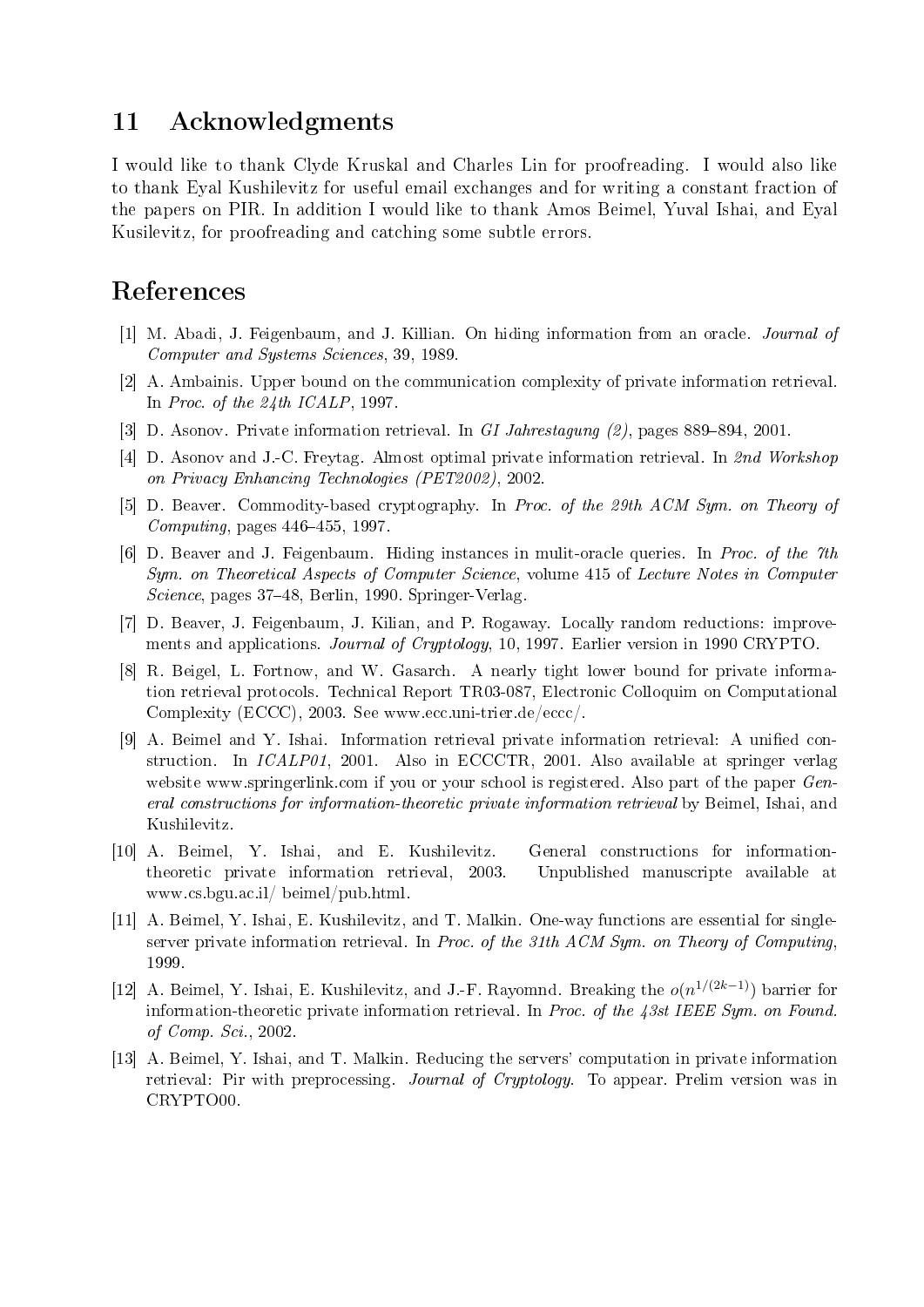- <span id="page-28-14"></span>[14] A. Beimel and Y. Stahl. Robust information-theoretic private information retrieval. In Proceedings of the 3rd conference on security in Communications networks, pages 326-341, 2002.
- <span id="page-28-0"></span>[15] G. Blakely and C. Meadows. A database encryption scheme which allows computation of statistics using encrypted data. In Proceedings of the Symposium on Security and Privacy, pages 116-122, 1985.
- <span id="page-28-15"></span>[16] C. Blundo, P. DArco, and A. DeSantis. A t-private k-database information retrieval scheme. International Journal of Information Security,  $1(1)$ :64-68, 2001.
- <span id="page-28-5"></span>[17] C. Cachin, S. Micali, and M. Stadler. Computationally private information retrieval with polylog communication. In EUROCRYPT99, 1999.
- <span id="page-28-7"></span>[18] A. Castner. Survey of single database private information retrieval systems, 2002. Available at www.cs.umd.edu/˜gasarch/papers under Undergraduate Students.
- <span id="page-28-4"></span>[19] B. Chor and N. Gilboa. Computationally private information retrieval. In Proc. of the 32th ACM Sym. on Theory of Computing, 2000.
- <span id="page-28-13"></span>[20] B. Chor, N. Gilboa, and M. Naor. Private information retrieval by keywords, 1998. Unpublished manuscripte available at www.cs.technion.ac.il/gilboa.
- <span id="page-28-11"></span>[21] B. Chor and O. Goldreich. Unbiased bits from sources of weak randomness and probabilistic communication complexity. SIAM Journal of Computing, 17, 1988. Prior version in IEEE Sym on Found. of Comp. Sci., 1985 (FOCS).
- <span id="page-28-3"></span>[22] B. Chor, E. Kushilevitz, O. Goldreich, and M. Sudan. Private information retrieval. In Proc. of the 36st IEEE Sym. on Found. of Comp. Sci., 1995. We are using the conference version since the item referenced did not appear in the journal version.
- <span id="page-28-2"></span>[23] B. Chor, E. Kushilevitz, O. Goldreich, and M. Sudan. Private information retrieval. Journal of the ACM, 45, 1998. Earlier version in FOCS 95.
- <span id="page-28-9"></span>[24] G. Cohen, M. Karpovsky, and H. Mattson. Covering radius  $-$  survey and recent results. IEEE Trans. Inform. Theory, IT-31:338-343, 1985.
- <span id="page-28-10"></span>[25] G. Cohen, A. Lobstein, and N. Sloane. Further results on the covering radius of codes. IEEE Trans. Inform. Theory,  $IT-32:680-694$ , 1986.
- <span id="page-28-12"></span>[26] C. Crepeau. Equivalent between two flavors of oblivious transfers. In Proc. of the 8th IACR Conf. on Crypto (LNCS Vol 403), 1988.
- <span id="page-28-8"></span>[27] Deshpande, Jain, Kavitha, Lokam, and Radhakrishnan. Better lower bounds for locally decodable codes. In Proc. of the 17th IEEE Conf on Complexity Theory. IEEE Computer Society Press, 2002.
- <span id="page-28-16"></span>[28] G. DiCrescenzo, Y. Ishai, and R. Ostrovsky. Universal service-providers for private information retrieval. Journal of Cryptology, 14(1), 2001. Earlier Version in PODS 1998.
- <span id="page-28-6"></span>[29] G. DiCrescenzo, T. Malkin, and R. Ostrovsky. Single database private information retrieval implies oblivious transfer. In EUROCRYPT00, 2000.
- <span id="page-28-1"></span>[30] J. Feigenbaum. Encrypting problem instances, or, ... can you take advantage of someone without having to trust him? In Proc. of the 5th IACR Conf. on Crypto (LNCS Vol 218), pages 477488, 1985.
- <span id="page-28-17"></span>[31] L. Fortnow and M. Szegedy. On the power of two-local random reductions. Information Processing Letters,  $44.303-306$ , 1992.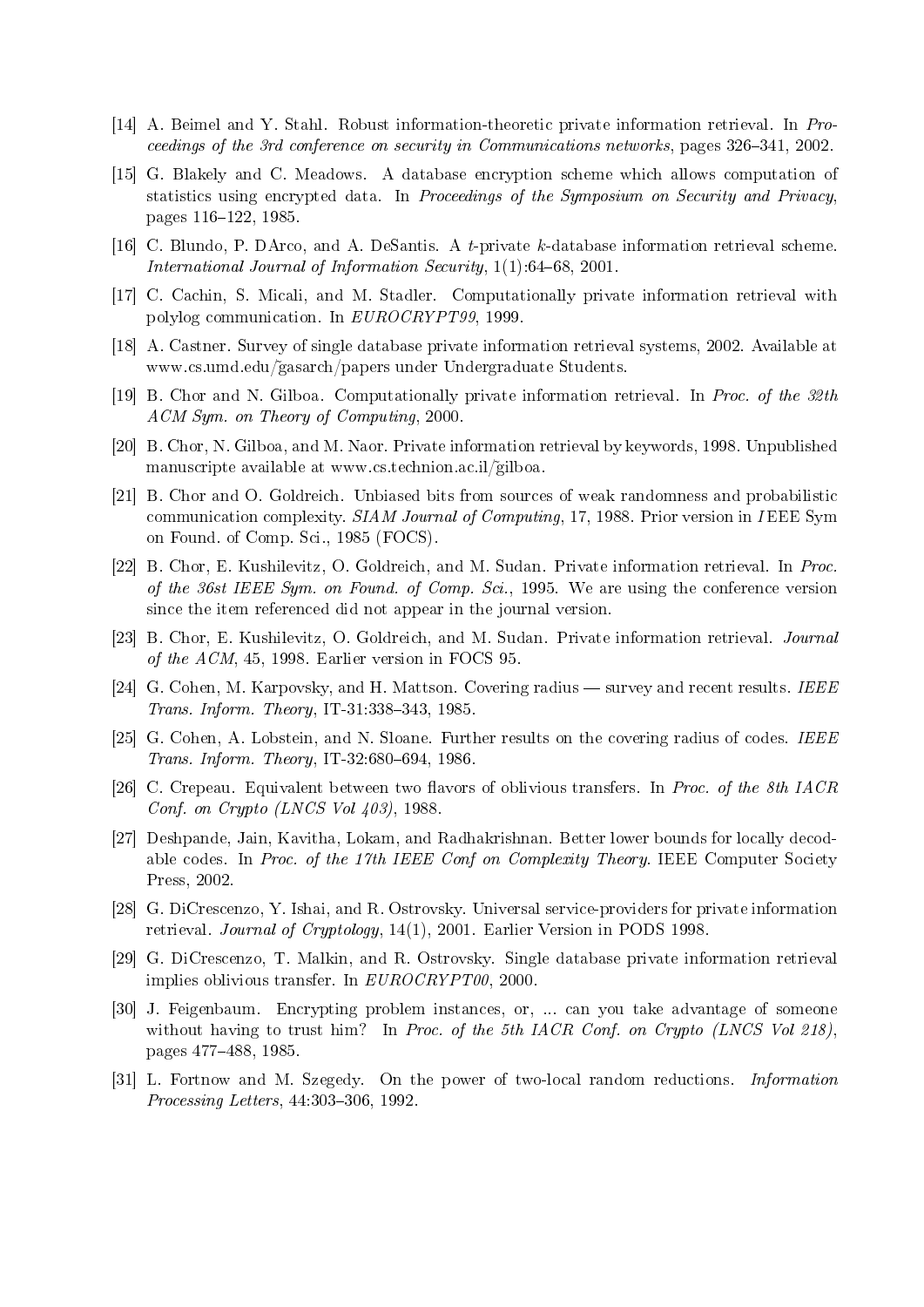- <span id="page-29-8"></span>[32] P. E. Gallager. Information Theory and Reliable Communication. Wiley, New York, 1968.
- <span id="page-29-15"></span>[33] Y. Gertner, S. Goldwasser, and T. Malkin. A random server model for private information retrieval or information theoretic pir avoiding database replication. In Proc. of the 2nd RAN-DOM, 1998.
- <span id="page-29-14"></span>[34] Y. Gertner, Y. Ishai, E. Kushilevitz, and T. Malkin. Protecting data privacy in private information retrieval schemes. Journal of Computer and Systems Sciences, 60, 2000. Prelimary version in STOC98.
- <span id="page-29-10"></span>[35] O. Goldreich. Foundations of Cryptography: Basic Tools. Cambridge University Press, 2001. Fragments of this are at the Electronic Colloquim on Computational Complexity, 1995, under monographs.
- <span id="page-29-16"></span>[36] O. Goldreich, H. Karloff, L. Schulman, and L. Trevisan. Lower bounds for linear local decodable codes and private information retrieval systems. In Proc. of the 17th IEEE Conf on Complexity Theory. IEEE Computer Society Press, 2002.
- <span id="page-29-7"></span>[37] I. Honkala. Modified bounds for covering codes. IEEE Trans. Inform. Theory, IT-37:351-365, 1991.
- <span id="page-29-11"></span>[38] R. Impagliazo and M. Luby. One-way functions are essential for cryptography. In Proc. of the 30th IEEE Sym. on Found. of Comp. Sci., pages  $230-235$ . IEEE Computer Society Press, 1989.
- <span id="page-29-12"></span>[39] R. Impagliazzo and S. Rudich. Limits on the provable consequences of one-way permutations. In Proc. of the 21th ACM Sym. on Theory of Computing, pages 44-61, 1989.
- <span id="page-29-0"></span>[40] Y. Ishai and E. Kushilevitz. Improved upper bounds on information-theoretic private information retrieval. In Proc. of the 31th ACM Sym. on Theory of Computing, 1999. Part of the paper General constructions for information-theoretic private information retrieval by Beimel, Ishai, and Kushilevitz.
- <span id="page-29-6"></span>[41] T. Itoh. Efficient private information retrieval. *IEICE Trans. Fundamentals*, ES2-A(1), 1999.
- <span id="page-29-13"></span>[42] T. Itoh. On lower bounds for the communication complexity of private information retrieval. IEICE Trans. Fundamentals, ES4-A(1), 2001. This journal is at http://search.ieice.org/2001/index.htm.
- <span id="page-29-3"></span>[43] J. Katz and L. Trevisan. On the efficiency of local decoding procedures for error-correcting codes. In Proc. of the 32th ACM Sym. on Theory of Computing, 2000.
- <span id="page-29-4"></span>[44] I. Kerenidis and R. de Wolf. Exponential lower bound for 2-query locally decodable codes. In Proc. of the 35th ACM Sym. on Theory of Computing, pages  $106-115$ , 2003.
- <span id="page-29-5"></span>[45] D. Kesdogan, M. Borning, and M. Schmeink. Unobservable surfind on the world wide web: is private information retrieval an alternative to the MIX based approach? In 2nd Workshop on Privacy Enhancing Technologies (PET2002), 2002.
- <span id="page-29-9"></span>[46] A. Kiayias and M. Yung. Secure games with polynomial expressions. In ICALP01, 2001.
- <span id="page-29-1"></span>[47] E. Kushilevitz and R. Ostrovsky. Replication is not needed: Single database, computationallyprivate information retrieval (extended abstract). In Proc. of the 38st IEEE Sym. on Found. of Comp. Sci., pages 364-373, 1997.
- <span id="page-29-2"></span>[48] E. Kushilevitz and R. Ostrovsky. One-way trapdoor permutations are sufficient for non-trivial single-server private information retrieval. In EUROCRYPT00, 2000.